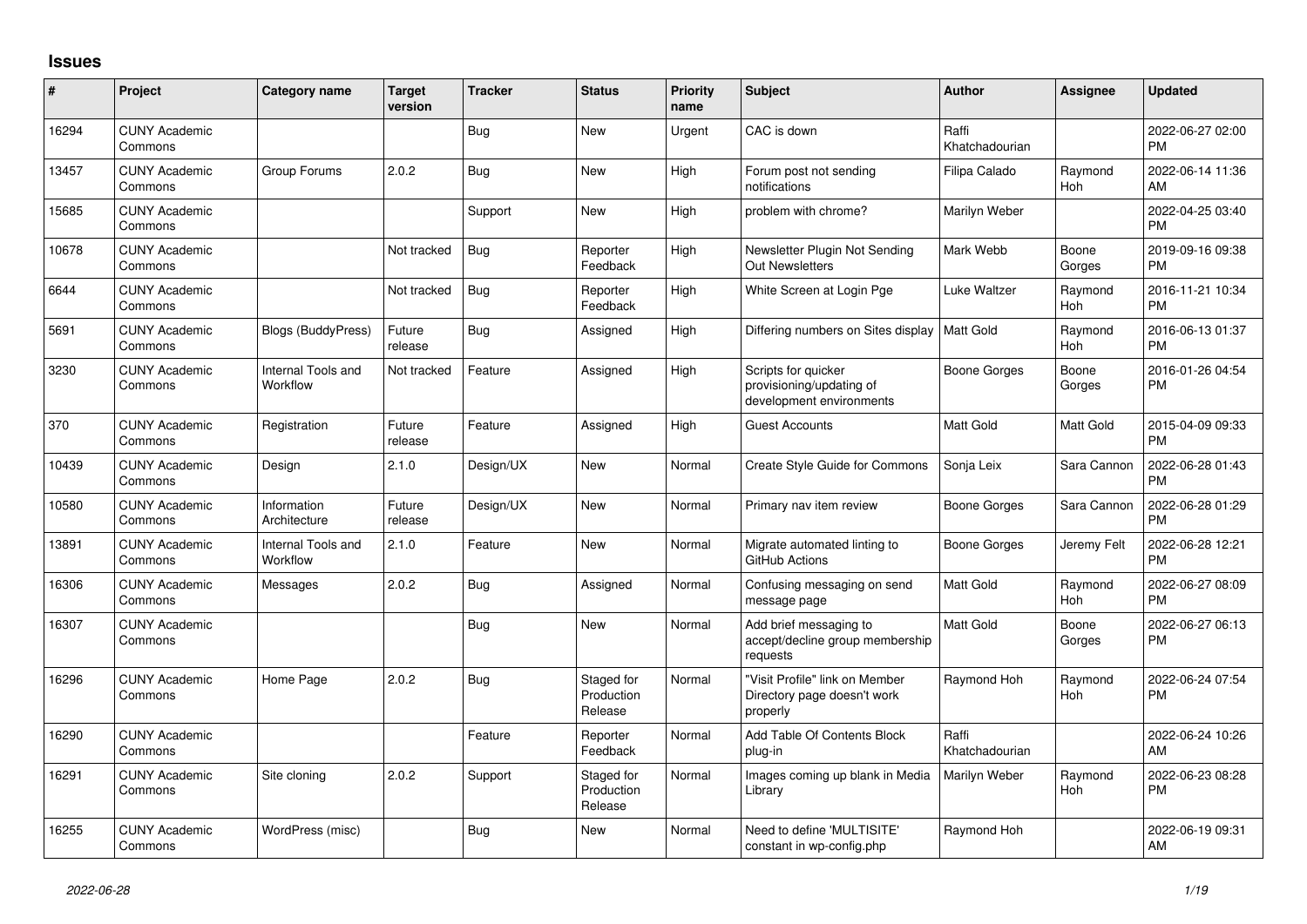| #     | Project                         | <b>Category name</b>           | Target<br>version | <b>Tracker</b> | <b>Status</b>        | <b>Priority</b><br>name | <b>Subject</b>                                                    | <b>Author</b>  | <b>Assignee</b> | <b>Updated</b>                |
|-------|---------------------------------|--------------------------------|-------------------|----------------|----------------------|-------------------------|-------------------------------------------------------------------|----------------|-----------------|-------------------------------|
| 16245 | <b>CUNY Academic</b><br>Commons | WordPress (misc)               |                   | <b>Bug</b>     | Reporter<br>Feedback | Normal                  | Save Button missing on<br>WordPress Profile page                  | scott voth     | Raymond<br>Hoh  | 2022-06-16 03:09<br><b>PM</b> |
| 16199 | <b>CUNY Academic</b><br>Commons | <b>Directories</b>             | 2.0.2             | Bug            | <b>New</b>           | Normal                  | Removed "Semester" Filter from<br><b>Courses Directory</b>        | Laurie Hurson  | Boone<br>Gorges | 2022-06-14 11:36<br>AM        |
| 15978 | <b>CUNY Academic</b><br>Commons | WordPress - Media              | 2.0.2             | Support        | Reporter<br>Feedback | Normal                  | tex files?                                                        | Marilyn Weber  | Raymond<br>Hoh  | 2022-06-14 11:36<br>AM        |
| 15655 | <b>CUNY Academic</b><br>Commons |                                | 2.0.2             | Support        | Reporter<br>Feedback | Normal                  | Event Aggregator plugin?                                          | Marilyn Weber  |                 | 2022-06-14 11:36<br>AM        |
| 15613 | <b>CUNY Academic</b><br>Commons |                                | 2.0.2             | Feature        | Reporter<br>Feedback | Normal                  | Adding "Passster" plugin                                          | Laurie Hurson  |                 | 2022-06-14 11:36<br>AM        |
| 15169 | <b>CUNY Academic</b><br>Commons |                                | 2.0.2             | Support        | Reporter<br>Feedback | Normal                  | new Prelude website zipfiles for<br>custom theme and other files. | Marilyn Weber  |                 | 2022-06-14 11:36<br>AM        |
| 14439 | <b>CUNY Academic</b><br>Commons | Spam/Spam<br>Prevention        | 2.0.2             | Support        | Assigned             | Normal                  | Aprroved comments held for<br>moderation                          | Laurie Hurson  | Raymond<br>Hoh  | 2022-06-14 11:36<br>AM        |
| 12121 | <b>CUNY Academic</b><br>Commons | <b>WordPress Plugins</b>       | 2.0.2             | Feature        | Reporter<br>Feedback | Normal                  | Embedding H5P Iframes on<br>Commons Site                          | Laurie Hurson  | Boone<br>Gorges | 2022-06-14 11:36<br>AM        |
| 11649 | <b>CUNY Academic</b><br>Commons | <b>WordPress Plugins</b>       | 2.0.2             | <b>Bug</b>     | In Progress          | Normal                  | CC license displayed on every<br>page                             | Gina Cherry    | Raymond<br>Hoh  | 2022-06-14 11:36<br>AM        |
| 16177 | <b>CUNY Academic</b><br>Commons | Reply By Email                 |                   | Bug            | <b>New</b>           | Normal                  | Switch to Inbound mode for RBE                                    | Raymond Hoh    | Raymond<br>Hoh  | 2022-05-30 04:32<br><b>PM</b> |
| 13946 | <b>CUNY Academic</b><br>Commons | <b>WordPress Plugins</b>       | 2.1.0             | Support        | Assigned             | Normal                  | <b>Custom Embed handler For</b><br>OneDrive files                 | scott voth     | Raymond<br>Hoh  | 2022-05-26 10:46<br>AM        |
| 15604 | <b>CUNY Academic</b><br>Commons | <b>Email Notifications</b>     | Future<br>release | Feature        | Assigned             | Normal                  | Restructure Commons Group<br>Digest Email Messages                | Matt Gold      | Boone<br>Gorges | 2022-05-26 10:45<br>AM        |
| 15194 | <b>CUNY Academic</b><br>Commons | Internal Tools and<br>Workflow | 2.1.0             | Feature        | New                  | Normal                  | PHPCS sniff for un-restored<br>switch_to_blog() calls             | Boone Gorges   | Jeremy Felt     | 2022-05-26 10:45<br>AM        |
| 15883 | <b>CUNY Academic</b><br>Commons |                                | 2.1.0             | Feature        | <b>New</b>           | Normal                  | Release BPGES update                                              | Boone Gorges   | Boone<br>Gorges | 2022-05-26 10:39<br>AM        |
| 15210 | <b>CUNY Academic</b><br>Commons | Analytics                      | Not tracked       | Design/UX      | <b>New</b>           | Normal                  | Google Analytics improvements                                     | Colin McDonald | Boone<br>Gorges | 2022-05-24 10:47<br>AM        |
| 16110 | <b>CUNY Academic</b><br>Commons |                                |                   | Support        | Reporter<br>Feedback | Normal                  | remove Creative Commons<br>license from pages?                    | Marilyn Weber  | Raymond<br>Hoh  | 2022-05-17 06:11<br><b>PM</b> |
| 16092 | <b>CUNY Academic</b><br>Commons |                                | Future<br>release | Feature        | Hold                 | Normal                  | Don't show main site in Site<br>search results                    | Boone Gorges   | Boone<br>Gorges | 2022-05-17 03:12<br><b>PM</b> |
| 16099 | <b>CUNY Academic</b><br>Commons |                                |                   | Support        | Reporter<br>Feedback | Normal                  | request for Newsletter Glue                                       | Marilyn Weber  |                 | 2022-05-13 12:14<br><b>PM</b> |
| 14787 | <b>CUNY Academic</b><br>Commons | <b>Plugin Packages</b>         | Future<br>release | Feature        | <b>New</b>           | Normal                  | Creating a "Design" plugin<br>package                             | Laurie Hurson  | scott voth      | 2022-04-27 04:56<br>PM        |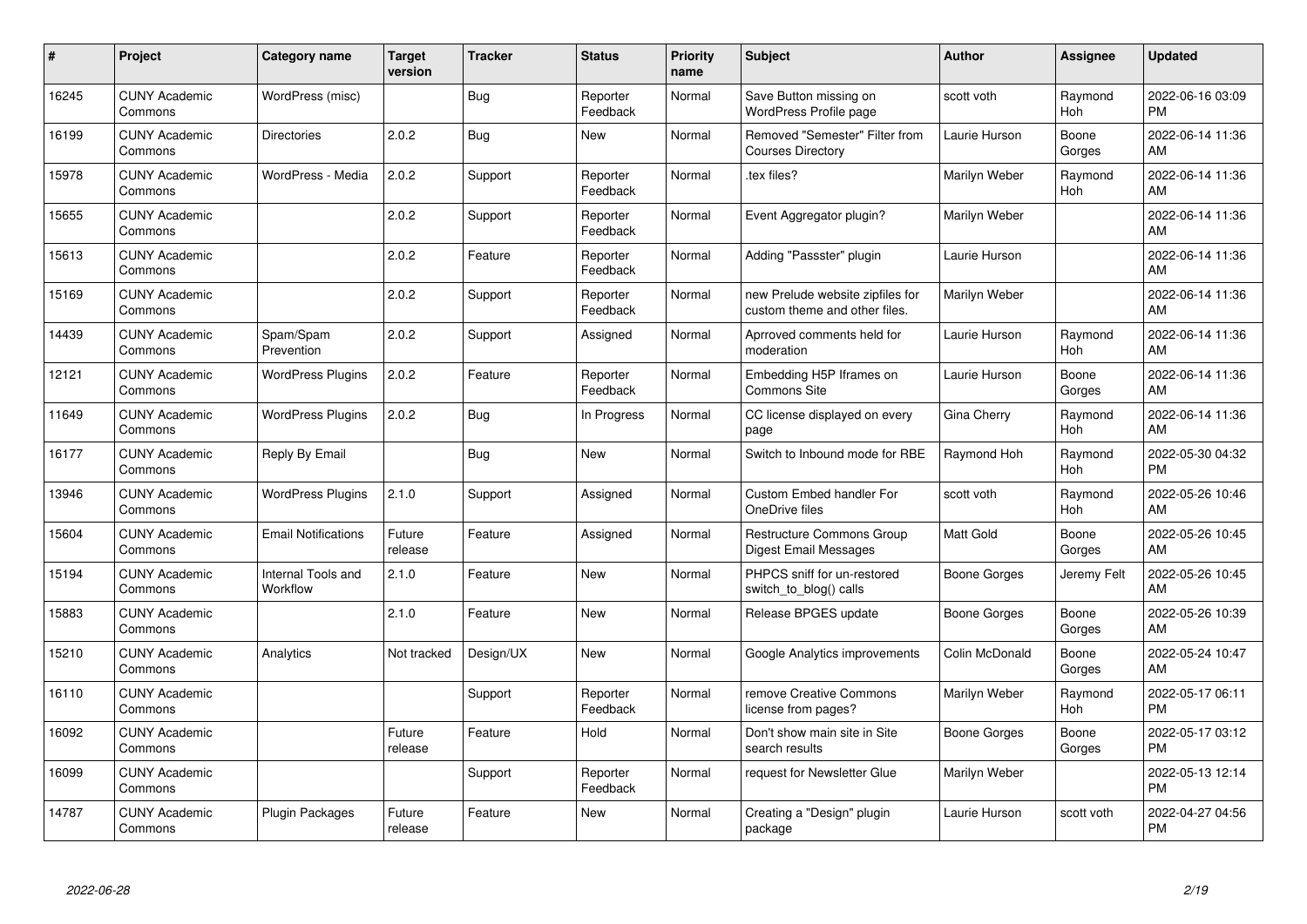| #     | Project                         | <b>Category name</b>     | <b>Target</b><br>version | <b>Tracker</b> | <b>Status</b>        | <b>Priority</b><br>name | <b>Subject</b>                                                | <b>Author</b>           | <b>Assignee</b> | <b>Updated</b>                |
|-------|---------------------------------|--------------------------|--------------------------|----------------|----------------------|-------------------------|---------------------------------------------------------------|-------------------------|-----------------|-------------------------------|
| 11843 | <b>CUNY Academic</b><br>Commons | WordPress (misc)         | Future<br>release        | Design/UX      | <b>New</b>           | Normal                  | Tweaking the Gutenberg Editor<br>Interface                    | Laurie Hurson           |                 | 2022-04-26 12:00<br><b>PM</b> |
| 10380 | <b>CUNY Academic</b><br>Commons | WordPress (misc)         | Future<br>release        | Feature        | In Progress          | Normal                  | Remove blacklisted plugins                                    | Boone Gorges            |                 | 2022-04-26 12:00<br><b>PM</b> |
| 11243 | <b>CUNY Academic</b><br>Commons | BuddyPress (misc)        | Future<br>release        | Bug            | <b>New</b>           | Normal                  | Audit bp-custom.php                                           | Raymond Hoh             | Raymond<br>Hoh  | 2022-04-26 11:59<br>AM        |
| 8835  | <b>CUNY Academic</b><br>Commons | Blogs (BuddyPress)       | Future<br>release        | Feature        | <b>New</b>           | Normal                  | Extend cuny is shortlinks to sites                            | Luke Waltzer            | Boone<br>Gorges | 2022-04-26 11:59<br>AM        |
| 8901  | <b>CUNY Academic</b><br>Commons | Accessibility            | Future<br>release        | Feature        | Assigned             | Normal                  | Theme analysis for accessibility                              | Matt Gold               | Boone<br>Gorges | 2022-04-26 11:59<br>AM        |
| 8900  | <b>CUNY Academic</b><br>Commons | Accessibility            | Future<br>release        | Feature        | Assigned             | Normal                  | Look into tools to enforce<br>accessibility in WP environment | <b>Matt Gold</b>        | Boone<br>Gorges | 2022-04-26 11:59<br>AM        |
| 15923 | <b>CUNY Academic</b><br>Commons |                          | Not tracked              | Feature        | Reporter<br>Feedback | Normal                  | <b>Bellows Plugin Adjustments</b>                             | Laurie Hurson           |                 | 2022-04-20 10:10<br>AM        |
| 15816 | <b>CUNY Academic</b><br>Commons |                          | Not tracked              | Support        | <b>New</b>           | Normal                  | slow loading at SPS                                           | Marilyn Weber           |                 | 2022-04-05 01:26<br><b>PM</b> |
| 15767 | <b>CUNY Academic</b><br>Commons | WordPress (misc)         |                          | Support        | <b>New</b>           | Normal                  | Site loading slowly                                           | scott voth              | Boone<br>Gorges | 2022-04-04 08:56<br><b>PM</b> |
| 15757 | <b>CUNY Academic</b><br>Commons |                          |                          | <b>Bug</b>     | <b>New</b>           | Normal                  | Members # do not match                                        | Laurie Hurson           |                 | 2022-03-30 04:52<br>PM        |
| 15565 | <b>CUNY Academic</b><br>Commons |                          |                          | Support        | <b>New</b>           | Normal                  | Events - send updates to an email<br>listserv                 | Marilyn Weber           |                 | 2022-03-10 01:06<br><b>PM</b> |
| 15516 | <b>CUNY Academic</b><br>Commons | <b>WordPress Plugins</b> |                          | <b>Bug</b>     | Reporter<br>Feedback | Normal                  | Can't publish or save draft of post<br>on wordpress.com       | Raffi<br>Khatchadourian | Raymond<br>Hoh  | 2022-03-02 05:52<br><b>PM</b> |
| 15370 | <b>CUNY Academic</b><br>Commons |                          |                          | Support        | Reporter<br>Feedback | Normal                  | All-in-One Event Calendar?                                    | Marilyn Weber           |                 | 2022-02-17 11:03<br>AM        |
| 15176 | <b>CUNY Academic</b><br>Commons |                          | Not tracked              | Support        | Reporter<br>Feedback | Normal                  | Archiving Q Writing & Old<br>Wordpress Sites on the Commons   | Laurie Hurson           |                 | 2022-02-08 10:28<br>AM        |
| 15242 | <b>CUNY Academic</b><br>Commons | Performance              | Not tracked              | Bug            | Reporter<br>Feedback | Normal                  | Slugist site                                                  | Raffi<br>Khatchadourian | Boone<br>Gorges | 2022-02-07 11:14<br>AM        |
| 15260 | <b>CUNY Academic</b><br>Commons |                          |                          | Support        | Reporter<br>Feedback | Normal                  | Diacritical markings   European<br><b>Stages</b>              | Marilyn Weber           |                 | 2022-02-04 08:16<br>AM        |
| 14504 | <b>CUNY Academic</b><br>Commons |                          | Not tracked              | Publicity      | Reporter<br>Feedback | Normal                  | Adding showcases to home page<br>menu                         | Laurie Hurson           | Boone<br>Gorges | 2022-01-19 03:26<br><b>PM</b> |
| 14184 | <b>CUNY Academic</b><br>Commons | <b>Public Portfolio</b>  | Future<br>release        | Feature        | <b>New</b>           | Normal                  | Centralized mechanism for storing<br>Campus affiliations      | Boone Gorges            | Boone<br>Gorges | 2022-01-04 11:35<br>AM        |
| 15045 | <b>CUNY Academic</b><br>Commons |                          |                          | Support        | <b>New</b>           | Normal                  | no result for KCeL in the search<br>box on the commons        | Marilyn Weber           |                 | 2021-12-10 11:29<br>AM        |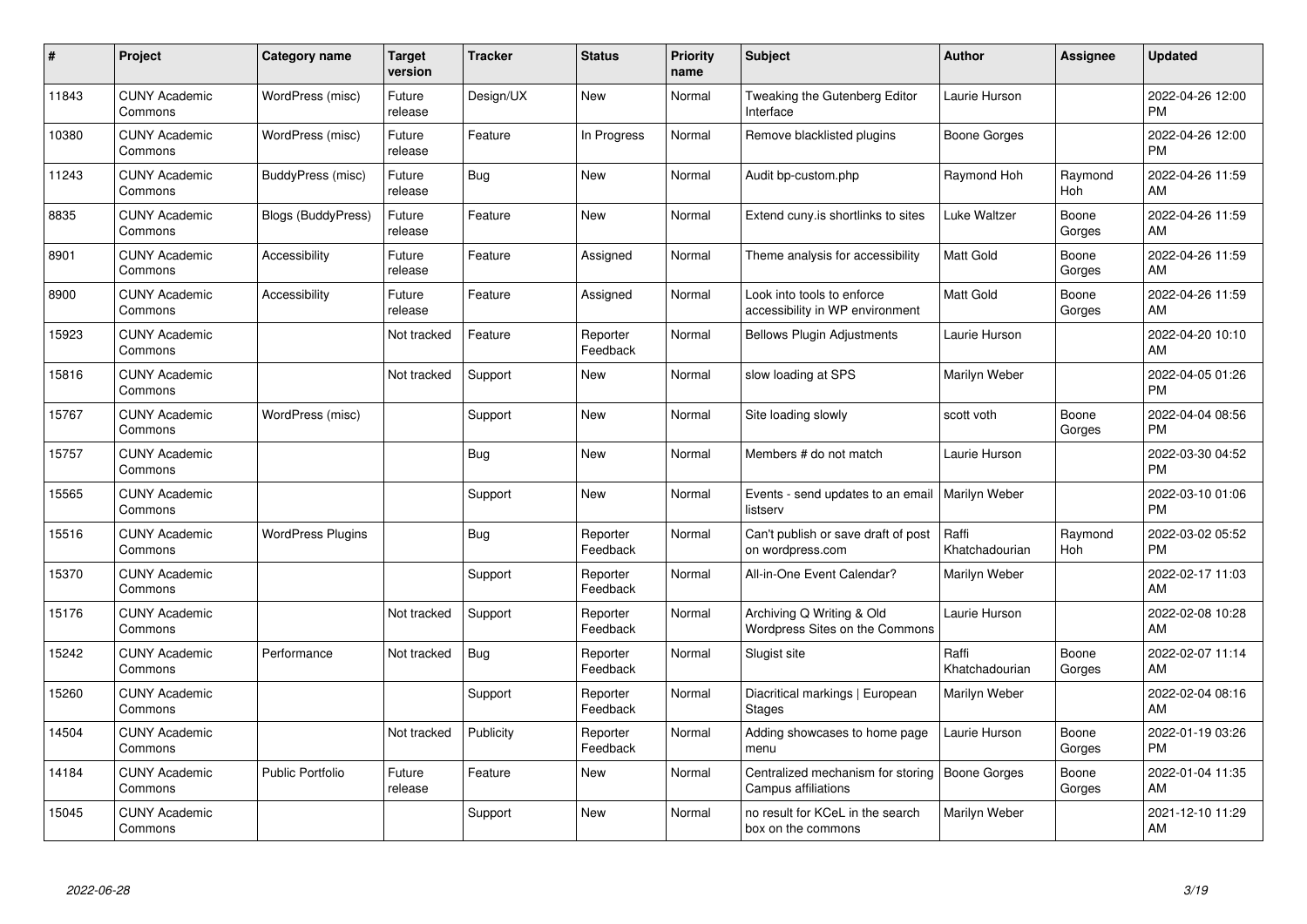| #     | Project                         | <b>Category name</b>       | <b>Target</b><br>version | <b>Tracker</b> | <b>Status</b>        | <b>Priority</b><br>name | <b>Subject</b>                                                                                | <b>Author</b>           | <b>Assignee</b>   | <b>Updated</b>                |
|-------|---------------------------------|----------------------------|--------------------------|----------------|----------------------|-------------------------|-----------------------------------------------------------------------------------------------|-------------------------|-------------------|-------------------------------|
| 14994 | <b>CUNY Academic</b><br>Commons | cdev.gc.cuny.edu           | Not tracked              | Support        | In Progress          | Normal                  | Clear Cache on CDEV                                                                           | scott voth              | Raymond<br>Hoh    | 2021-12-07 03:51<br><b>PM</b> |
| 14908 | <b>CUNY Academic</b><br>Commons | Performance                |                          | <b>Bug</b>     | New                  | Normal                  | Stale object cache on cdev                                                                    | Raymond Hoh             | Boone<br>Gorges   | 2021-12-07 09:45<br>AM        |
| 14987 | <b>CUNY Academic</b><br>Commons | <b>WordPress Plugins</b>   | Future<br>release        | <b>Bug</b>     | New                  | Normal                  | Elementor update causes<br>database freeze-up                                                 | <b>Boone Gorges</b>     | Boone<br>Gorges   | 2021-11-29 12:02<br><b>PM</b> |
| 14983 | <b>CUNY Academic</b><br>Commons | WordPress (misc)           | Not tracked              | Support        | Reporter<br>Feedback | Normal                  | "Read More" tag not working                                                                   | Rebecca Krisel          | Raymond<br>Hoh    | 2021-11-23 01:17<br><b>PM</b> |
| 10226 | <b>CUNY Academic</b><br>Commons | Courses                    | Future<br>release        | Feature        | New                  | Normal                  | Add "My Courses" to drop down<br>list                                                         | scott voth              | Boone<br>Gorges   | 2021-11-19 12:42<br><b>PM</b> |
| 13835 | <b>CUNY Academic</b><br>Commons | WordPress (misc)           | Future<br>release        | Feature        | New                  | Normal                  | Allow OneSearch widget to have<br>'CUNY' as campus                                            | <b>Boone Gorges</b>     | Boone<br>Gorges   | 2021-11-19 12:39<br><b>PM</b> |
| 13331 | <b>CUNY Academic</b><br>Commons | Site cloning               | Future<br>release        | <b>Bug</b>     | New                  | Normal                  | Combine Site Template and<br>Clone operations                                                 | Boone Gorges            | Jeremy Felt       | 2021-11-19 12:39<br><b>PM</b> |
| 13650 | <b>CUNY Academic</b><br>Commons | Group Library              | Future<br>release        | Feature        | New                  | Normal                  | Forum Attachments in Group<br>Library                                                         | Laurie Hurson           |                   | 2021-11-19 12:30<br><b>PM</b> |
| 14309 | <b>CUNY Academic</b><br>Commons | Group Library              | Future<br>release        | Feature        | New                  | Normal                  | Better handling of<br>bp_group_document file<br>download attempts when file is<br>not present | <b>Boone Gorges</b>     | Boone<br>Gorges   | 2021-11-19 12:28<br><b>PM</b> |
| 13199 | <b>CUNY Academic</b><br>Commons | Group Forums               | Future<br>release        | Feature        | New                  | Normal                  | Favoring Groups over bbPress<br>plugin                                                        | Colin McDonald          | Colin<br>McDonald | 2021-11-19 12:28<br><b>PM</b> |
| 13358 | <b>CUNY Academic</b><br>Commons | Group Forums               | Future<br>release        | Feature        | New                  | Normal                  | Improved UI for group forum<br>threading settings                                             | <b>Boone Gorges</b>     | Raymond<br>Hoh    | 2021-11-19 12:27<br><b>PM</b> |
| 12042 | <b>CUNY Academic</b><br>Commons | <b>Email Notifications</b> | Future<br>release        | Feature        | New                  | Normal                  | Improved error logging for BPGES<br>send queue                                                | <b>Boone Gorges</b>     | Boone<br>Gorges   | 2021-11-19 12:25<br><b>PM</b> |
| 14940 | <b>CUNY Academic</b><br>Commons |                            |                          | <b>Bug</b>     | New                  | Normal                  | Discrepancy between Commons<br>profile "sites" and actual # of sites                          | Laurie Hurson           |                   | 2021-11-08 11:09<br>AM        |
| 14936 | <b>CUNY Academic</b><br>Commons |                            |                          | <b>Bug</b>     | <b>New</b>           | Normal                  | Commons websites blocked by<br>SPS campus network                                             | Laurie Hurson           |                   | 2021-11-03 03:57<br><b>PM</b> |
| 14911 | <b>CUNY Academic</b><br>Commons | <b>WordPress Themes</b>    | Not tracked              | Support        | New                  | Normal                  | Twentytwentyone theme                                                                         | Marilyn Weber           |                   | 2021-10-28 10:37<br>AM        |
| 14900 | <b>CUNY Academic</b><br>Commons |                            | Not tracked              | Support        | Reporter<br>Feedback | Normal                  | previous theme?                                                                               | Marilyn Weber           |                   | 2021-10-25 10:31<br>AM        |
| 14842 | <b>CUNY Academic</b><br>Commons |                            | Not tracked              | Support        | Reporter<br>Feedback | Normal                  | Question about widgets and block<br>editor                                                    | Gina Cherry             |                   | 2021-10-06 03:01<br><b>PM</b> |
| 14792 | <b>CUNY Academic</b><br>Commons |                            |                          | <b>Bug</b>     | New                  | Normal                  | Inconsistent email notifications<br>from gravity forms                                        | Raffi<br>Khatchadourian |                   | 2021-10-04 01:50<br>PM        |
| 14784 | <b>CUNY Academic</b><br>Commons |                            |                          | Support        | Reporter<br>Feedback | Normal                  | User report of logo problem when<br>using Customizer theme                                    | Marilyn Weber           |                   | 2021-09-17 10:25<br>AM        |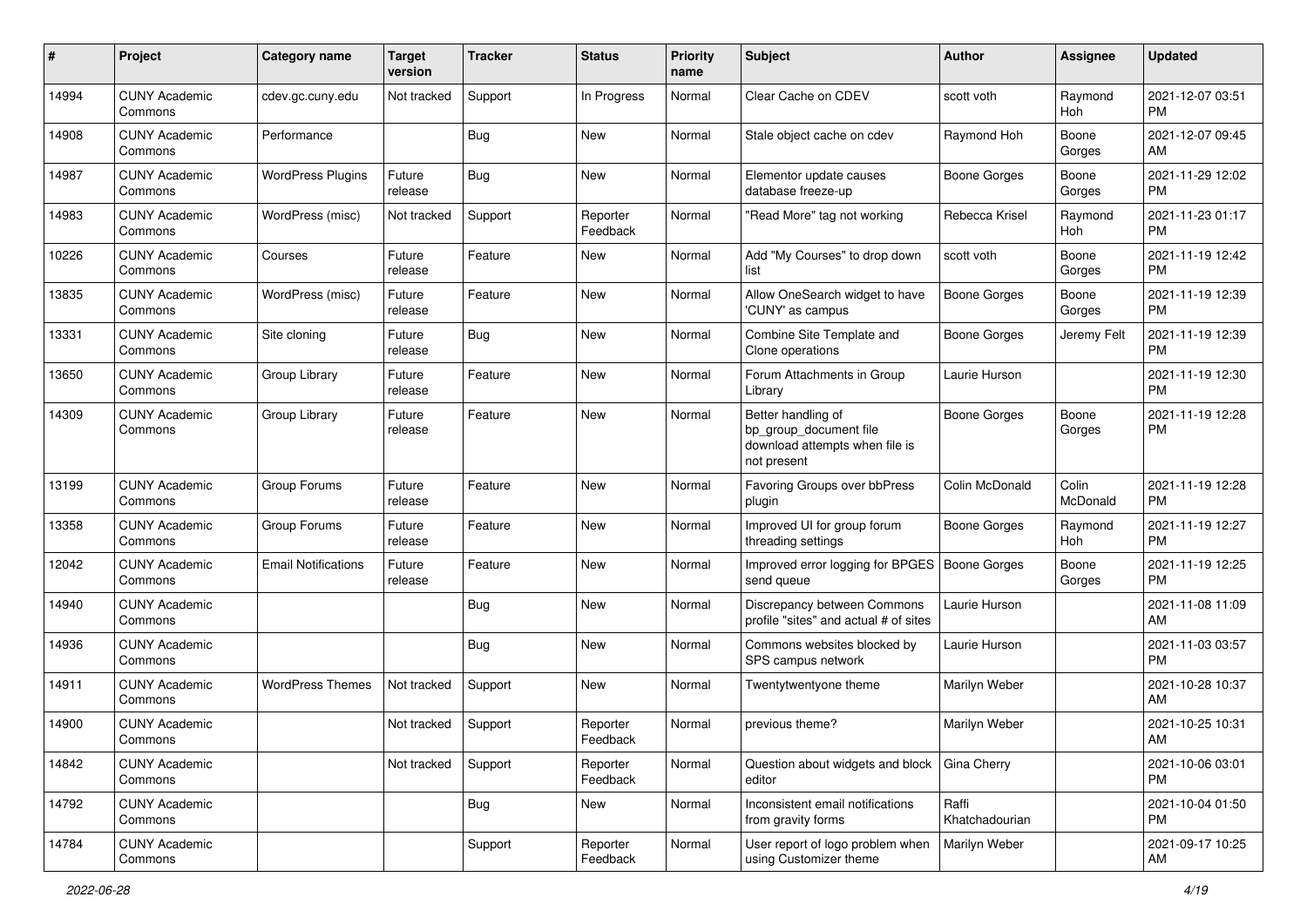| #     | Project                         | <b>Category name</b> | <b>Target</b><br>version | <b>Tracker</b> | <b>Status</b>        | <b>Priority</b><br>name | <b>Subject</b>                                                | <b>Author</b>         | <b>Assignee</b>       | <b>Updated</b>                |
|-------|---------------------------------|----------------------|--------------------------|----------------|----------------------|-------------------------|---------------------------------------------------------------|-----------------------|-----------------------|-------------------------------|
| 14629 | <b>CUNY Academic</b><br>Commons |                      | Not tracked              | <b>Bug</b>     | Reporter<br>Feedback | Normal                  | Possible Post Order Bug?                                      | <b>Syelle Graves</b>  |                       | 2021-09-14 10:47<br>AM        |
| 14538 | <b>CUNY Academic</b><br>Commons |                      | Not tracked              | Support        | Reporter<br>Feedback | Normal                  | <b>Weebly To Commons</b>                                      | Laurie Hurson         |                       | 2021-09-14 10:47<br>AM        |
| 14475 | <b>CUNY Academic</b><br>Commons |                      | Not tracked              | Publicity      | <b>New</b>           | Normal                  | OER Showcase Page                                             | Laurie Hurson         | Laurie Hurson         | 2021-09-14 10:46<br>AM        |
| 14394 | <b>CUNY Academic</b><br>Commons |                      | Not tracked              | Feature        | <b>New</b>           | Normal                  | Commons News Site - redesign                                  | scott voth            | scott voth            | 2021-09-14 10:46<br>AM        |
| 13949 | <b>CUNY Academic</b><br>Commons |                      | Not tracked              | Bug            | <b>New</b>           | Normal                  | Continued debugging of runaway<br>MySQL connections           | <b>Matt Gold</b>      | Boone<br>Gorges       | 2021-09-14 10:42<br>AM        |
| 14496 | <b>CUNY Academic</b><br>Commons | Domain Mapping       | Future<br>release        | <b>Bug</b>     | <b>New</b>           | Normal                  | Mapped domain SSO uses<br>third-party cookies                 | Raymond Hoh           | Raymond<br><b>Hoh</b> | 2021-05-24 04:03<br><b>PM</b> |
| 14483 | <b>CUNY Academic</b><br>Commons | WordPress - Media    | Not tracked              | <b>Bug</b>     | Reporter<br>Feedback | Normal                  | Wordpress PDF Embed Stopped<br>Working after JITP Media Clone | <b>Patrick DeDauw</b> | Boone<br>Gorges       | 2021-05-20 01:51<br><b>PM</b> |
| 14398 | <b>CUNY Academic</b><br>Commons |                      | Not tracked              | Support        | Reporter<br>Feedback | Normal                  | Events plug-in notification<br>problem                        | Marilyn Weber         |                       | 2021-05-11 11:21<br>AM        |
| 14113 | <b>CUNY Academic</b><br>Commons | WordPress (misc)     | Future<br>release        | <b>Bug</b>     | Hold                 | Normal                  | Block Editor Not Working on this<br>page - Json error         | scott voth            | Boone<br>Gorges       | 2021-03-05 11:01<br>AM        |
| 14074 | <b>CUNY Academic</b><br>Commons | WordPress (misc)     | Not tracked              | Support        | Reporter<br>Feedback | Normal                  | page password protection<br>problem                           | Marilyn Weber         |                       | 2021-03-02 11:03<br>AM        |
| 11968 | JustPublics@365<br>MediaCamp    |                      |                          | Feature        | New                  | Normal                  | Nanoscience Retractable Display<br>Unit                       | Donald Cherry         | Bonnie<br>Eissner     | 2021-02-19 08:50<br>AM        |
| 13975 | <b>CUNY Academic</b><br>Commons | Social Paper         | Not tracked              | Support        | Reporter<br>Feedback | Normal                  | can't approve comments on Social<br>Paper paper               | Marilyn Weber         |                       | 2021-02-12 09:33<br>AM        |
| 7115  | <b>CUNY Academic</b><br>Commons | Groups (misc)        | Future<br>release        | Feature        | Reporter<br>Feedback | Normal                  | make licensing info clear during<br>group creation            | <b>Matt Gold</b>      | Raymond<br>Hoh        | 2020-12-08 11:32<br>AM        |
| 13466 | <b>CUNY Academic</b><br>Commons | Cavalcade            | Future<br>release        | Feature        | <b>New</b>           | Normal                  | Automated cleanup for duplicate<br>Cavalcade tasks            | <b>Boone Gorges</b>   | Boone<br>Gorges       | 2020-10-13 05:24<br><b>PM</b> |
| 13430 | <b>CUNY Academic</b><br>Commons | Reply By Email       | Not tracked              | Bug            | <b>New</b>           | Normal                  | Delay in RBE                                                  | Luke Waltzer          | Raymond<br>Hoh        | 2020-10-13 11:16<br>AM        |
| 13370 | <b>CUNY Academic</b><br>Commons | Group Library        | Future<br>release        | Feature        | <b>New</b>           | Normal                  | Library bulk deletion and folder<br>editing                   | Colin McDonald        | Boone<br>Gorges       | 2020-10-13 10:41<br>AM        |
| 13328 | <b>CUNY Academic</b><br>Commons | Group Forums         | Not tracked              | <b>Bug</b>     | Reporter<br>Feedback | Normal                  | cross-posting in two related<br>groups                        | Marilyn Weber         | Raymond<br><b>Hoh</b> | 2020-09-15 10:39<br><b>PM</b> |
| 13286 | <b>CUNY Academic</b><br>Commons |                      | Not tracked              | Support        | New                  | Normal                  | problem connecting with<br>WordPress app                      | Marilyn Weber         | Raymond<br>Hoh        | 2020-09-08 11:16<br>AM        |
| 13255 | <b>CUNY Academic</b><br>Commons |                      | Not tracked              | Support        | Reporter<br>Feedback | Normal                  | Accessibility problems                                        | Marilyn Weber         |                       | 2020-09-01 05:48<br>PM        |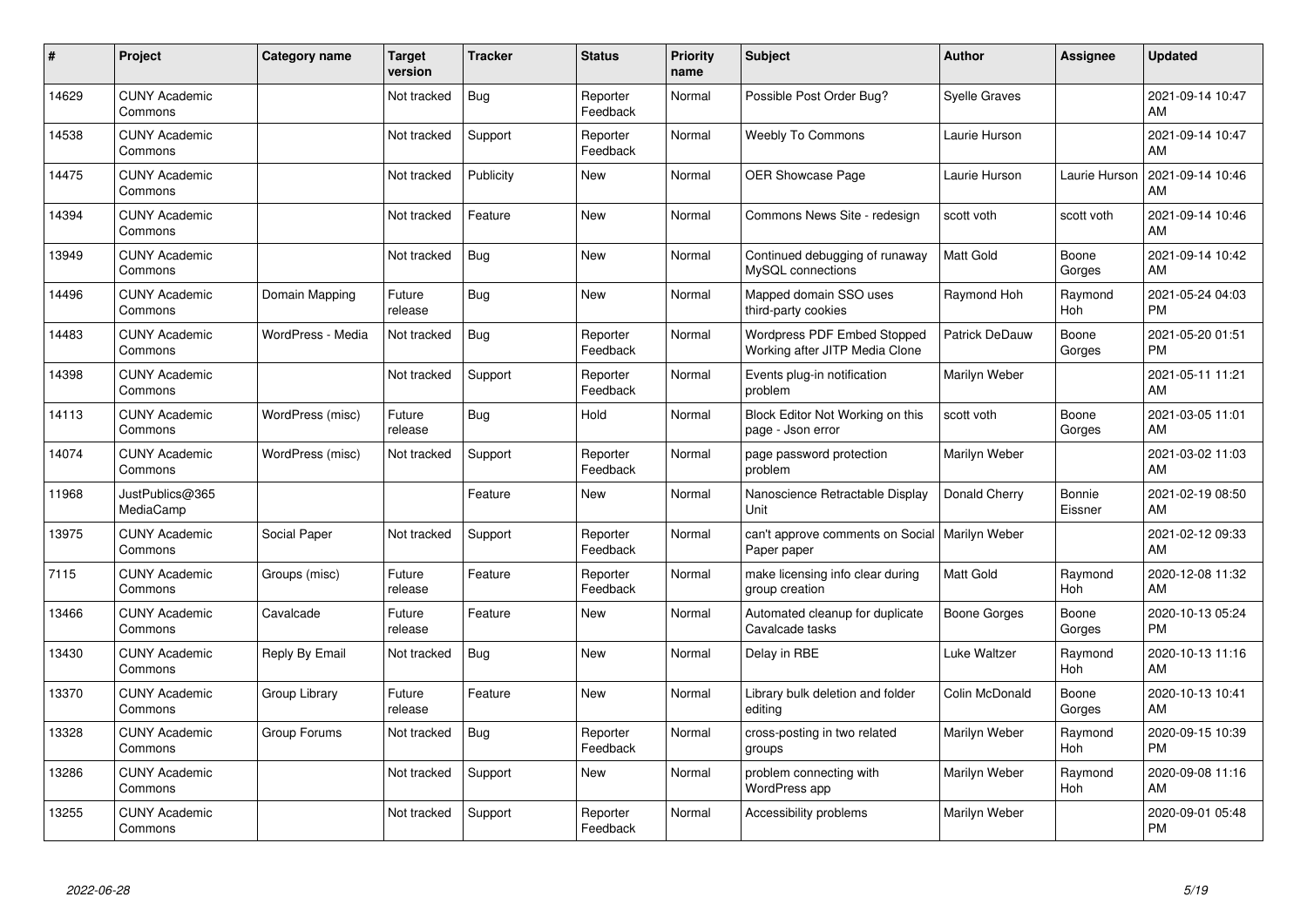| #     | <b>Project</b>                  | Category name             | Target<br>version | <b>Tracker</b> | <b>Status</b>        | <b>Priority</b><br>name | <b>Subject</b>                                                                                | <b>Author</b>       | <b>Assignee</b>       | <b>Updated</b>                |
|-------|---------------------------------|---------------------------|-------------------|----------------|----------------------|-------------------------|-----------------------------------------------------------------------------------------------|---------------------|-----------------------|-------------------------------|
| 12436 | <b>CUNY Academic</b><br>Commons |                           | Not tracked       | <b>Bug</b>     | Assigned             | Normal                  | Nightly system downtime                                                                       | Boone Gorges        |                       | 2020-08-01 09:30<br>AM        |
| 3002  | <b>CUNY Academic</b><br>Commons | Search                    | Future<br>release | Feature        | Assigned             | Normal                  | Overhaul CAC search by using<br>external search appliance                                     | Boone Gorges        | Boone<br>Gorges       | 2020-07-15 03:05<br><b>PM</b> |
| 13048 | <b>CUNY Academic</b><br>Commons | Shortcodes and<br>embeds  | Future<br>release | Feature        | New                  | Normal                  | Jupyter Notebooks support                                                                     | Boone Gorges        |                       | 2020-07-14 11:46<br>AM        |
| 13034 | <b>CUNY Academic</b><br>Commons |                           | Not tracked       | Support        | Reporter<br>Feedback | Normal                  | a site is asking people to join the<br>Commons to get a download                              | Marilyn Weber       |                       | 2020-07-12 07:23<br>AM        |
| 12911 | <b>CUNY Academic</b><br>Commons |                           | Not tracked       | Feature        | New                  | Normal                  | Block access to xmlrpc.php based<br>on User-Agent                                             | <b>Boone Gorges</b> | Boone<br>Gorges       | 2020-06-09 05:12<br><b>PM</b> |
| 12741 | <b>CUNY Academic</b><br>Commons | <b>WordPress Plugins</b>  | Not tracked       | Support        | Reporter<br>Feedback | Normal                  | Tableau Public Viz Block                                                                      | Marilyn Weber       | Raymond<br><b>Hoh</b> | 2020-05-12 11:00<br>AM        |
| 10354 | <b>CUNY Academic</b><br>Commons | <b>Public Portfolio</b>   | Future<br>release | Feature        | <b>New</b>           | Normal                  | Opt out of Having a Profile Page                                                              | scott voth          | Chris Stein           | 2020-05-12 10:43<br>AM        |
| 5581  | <b>CUNY Academic</b><br>Commons | Analytics                 | Future<br>release | Feature        | Assigned             | Normal                  | <b>Explore alternatives to Google</b><br>Analytics                                            | Matt Gold           | Valerie<br>Townsend   | 2020-04-17 03:12<br><b>PM</b> |
| 12573 | <b>CUNY Academic</b><br>Commons | <b>WordPress Plugins</b>  | Future<br>release | Bug            | <b>New</b>           | Normal                  | <b>CommentPress Core Issues</b>                                                               | scott voth          |                       | 2020-03-24 04:32<br><b>PM</b> |
| 12446 | <b>CUNY Academic</b><br>Commons | Groups (misc)             | Future<br>release | Feature        | Reporter<br>Feedback | Normal                  | Toggle default site to group forum<br>posting                                                 | Laurie Hurson       | Laurie Hurson         | 2020-03-10 11:57<br>AM        |
| 12484 | <b>CUNY Academic</b><br>Commons |                           | Not tracked       | Support        | Reporter<br>Feedback | Normal                  | Sign up Code for COIL Course<br>starting in March                                             | Laurie Hurson       | <b>Matt Gold</b>      | 2020-03-02 02:26<br><b>PM</b> |
| 12438 | <b>CUNY Academic</b><br>Commons | Courses                   | Not tracked       | <b>Bug</b>     | <b>New</b>           | Normal                  | Site appearing twice                                                                          | Laurie Hurson       | Boone<br>Gorges       | 2020-02-18 01:34<br><b>PM</b> |
| 12392 | <b>CUNY Academic</b><br>Commons | Help/Codex                | Not tracked       | Documentation  | <b>New</b>           | Normal                  | <b>Updates to Common Commons</b><br>Questions on Help Page                                    | scott voth          | Margaret<br>Galvan    | 2020-02-11 10:53<br>AM        |
| 12382 | <b>CUNY Academic</b><br>Commons | Membership                | Not tracked       | Support        | <b>New</b>           | Normal                  | Email request change                                                                          | Marilyn Weber       | Marilyn<br>Weber      | 2020-02-06 12:56<br><b>PM</b> |
| 12360 | <b>CUNY Academic</b><br>Commons | <b>WordPress Themes</b>   | Not tracked       | Bug            | Reporter<br>Feedback | Normal                  | site just says "DANTE We are<br>currently in maintenance mode,<br>please check back shortly." | Marilyn Weber       |                       | 2020-02-04 12:13<br><b>PM</b> |
| 12352 | <b>CUNY Academic</b><br>Commons |                           | Not tracked       | Support        | <b>New</b>           | Normal                  | "posts list" page builder block<br>option                                                     | Marilyn Weber       |                       | 2020-02-03 01:29<br><b>PM</b> |
| 12350 | <b>CUNY Academic</b><br>Commons | <b>Blogs (BuddyPress)</b> | Not tracked       | Support        | Reporter<br>Feedback | Normal                  | <b>URL</b> creation problem                                                                   | Marilyn Weber       |                       | 2020-02-03 11:27<br>AM        |
| 12328 | <b>CUNY Academic</b><br>Commons |                           | Not tracked       | Support        | <b>New</b>           | Normal                  | Sign up Code for Non-CUNY<br>Faculty                                                          | Laurie Hurson       |                       | 2020-01-28 10:25<br>AM        |
| 12247 | <b>CUNY Academic</b><br>Commons | Publicity                 | Not tracked       | Support        | <b>New</b>           | Normal                  | Screenshot of First Commons<br>Homepage                                                       | scott voth          | scott voth            | 2020-01-14 12:08<br><b>PM</b> |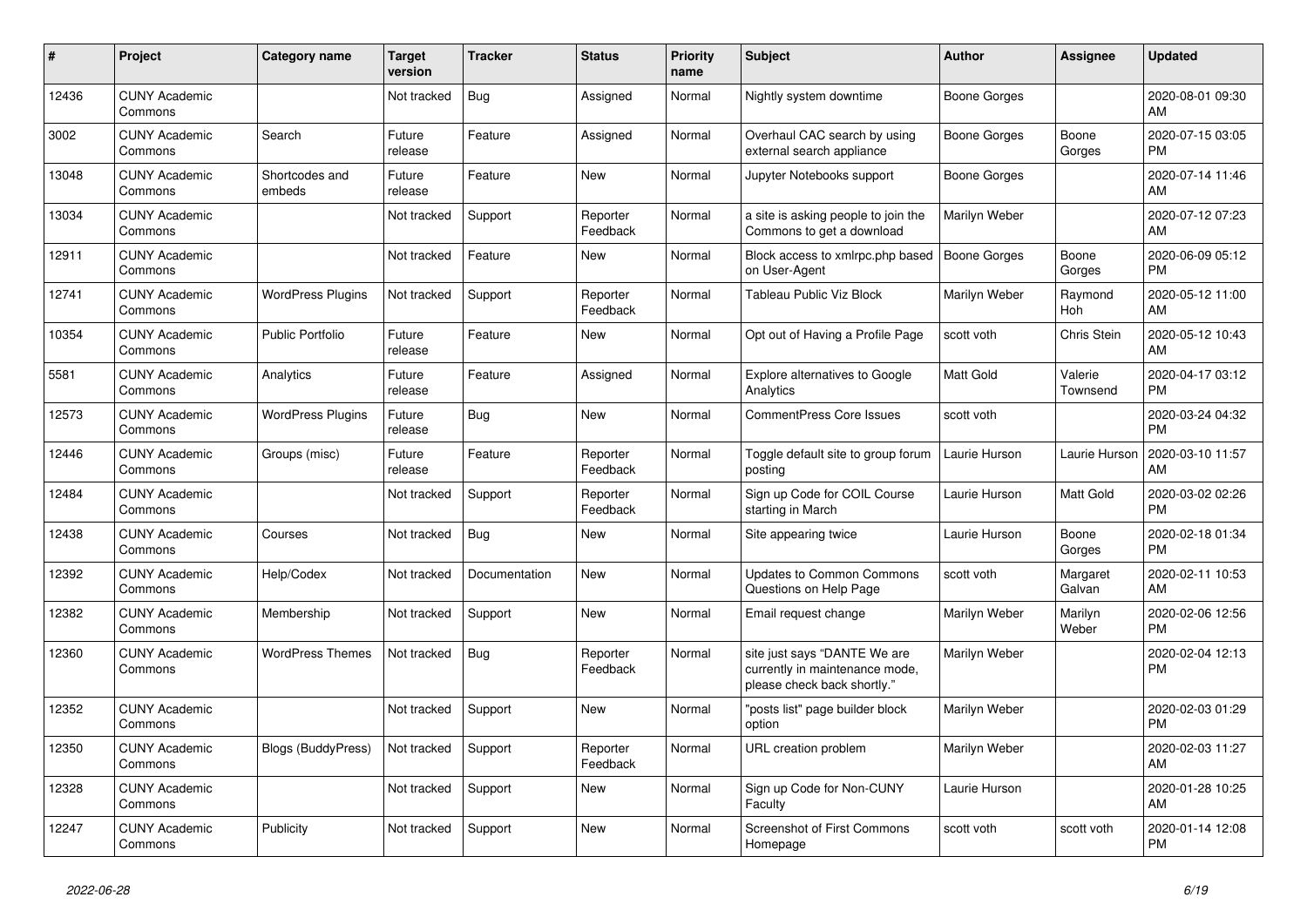| #     | Project                                                                 | <b>Category name</b>      | <b>Target</b><br>version | <b>Tracker</b> | <b>Status</b>        | <b>Priority</b><br>name | <b>Subject</b>                                                               | <b>Author</b>       | <b>Assignee</b>     | <b>Updated</b>                |
|-------|-------------------------------------------------------------------------|---------------------------|--------------------------|----------------|----------------------|-------------------------|------------------------------------------------------------------------------|---------------------|---------------------|-------------------------------|
| 12198 | <b>CUNY Academic</b><br>Commons                                         |                           | Not tracked              | <b>Bug</b>     | Reporter<br>Feedback | Normal                  | Duplicate listing in My Sites                                                | Tom Harbison        |                     | 2019-12-09 05:50<br><b>PM</b> |
| 12091 | <b>CUNY Academic</b><br>Commons                                         | <b>Group Files</b>        | Future<br>release        | Feature        | New                  | Normal                  | Improved pre-upload file<br>validation for bp-group-documents                | <b>Boone Gorges</b> | Boone<br>Gorges     | 2019-11-14 01:21<br><b>PM</b> |
| 11945 | <b>CUNY Academic</b><br>Commons                                         | Reckoning                 | Future<br>release        | Feature        | Reporter<br>Feedback | Normal                  | Add Comments bubble to<br>Reckoning views                                    | Boone Gorges        | Boone<br>Gorges     | 2019-11-12 05:14<br><b>PM</b> |
| 12062 | AD/O365 Transition<br>from NonMatric to<br><b>Matriculated Students</b> |                           |                          | Feature        | In Progress          | Normal                  | create solution and console<br>project                                       | Emilio Rodriguez    | Emilio<br>Rodriguez | 2019-11-12 03:56<br>PM        |
| 12004 | <b>CUNY Academic</b><br>Commons                                         |                           | Not tracked              | Support        | Reporter<br>Feedback | Normal                  | Notifications for spam blog<br>comments                                      | Gina Cherry         | Raymond<br>Hoh      | 2019-11-01 12:05<br><b>PM</b> |
| 8836  | <b>CUNY Academic</b><br>Commons                                         | <b>Blogs (BuddyPress)</b> | Future<br>release        | Feature        | Assigned             | Normal                  | Redesign site launch process                                                 | <b>Matt Gold</b>    | Boone<br>Gorges     | 2019-10-03 02:49<br><b>PM</b> |
| 11789 | <b>CUNY Academic</b><br>Commons                                         | Courses                   | Future<br>release        | Feature        | New                  | Normal                  | Ability to remove item from<br>Courses list                                  | Laurie Hurson       | Sonja Leix          | 2019-09-24 12:28<br><b>PM</b> |
| 11519 | <b>CUNY Academic</b><br>Commons                                         |                           | Not tracked              | Support        | Assigned             | Normal                  | comment option not appearing                                                 | Marilyn Weber       |                     | 2019-09-24 10:28<br>AM        |
| 11517 | <b>CUNY Academic</b><br>Commons                                         |                           | Not tracked              | Feature        | Assigned             | Normal                  | wp-accessibility plugin should not<br>strip 'target="_blank" by default      | <b>Boone Gorges</b> | Laurie Hurson       | 2019-09-24 09:57<br>AM        |
| 11883 | <b>CUNY Academic</b><br>Commons                                         | Help/Codex                | Not tracked              | Support        | New                  | Normal                  | Need Embedding Help Page<br>Update (Tableau)                                 | Anthony Wheeler     | scott voth          | 2019-09-24 08:49<br>AM        |
| 11860 | <b>CUNY Academic</b><br>Commons                                         | Registration              | Future<br>release        | Feature        | New                  | Normal                  | Ensure Students Are Aware They<br>Can Use Aliases At Registration            | scott voth          |                     | 2019-09-24 08:46<br>AM        |
| 11848 | <b>CUNY Academic</b><br>Commons                                         |                           | Not tracked              | Support        | Hold                 | Normal                  | a Dean of Faculty wants to share<br>a large file                             | Marilyn Weber       |                     | 2019-09-24 08:44<br>AM        |
| 11788 | <b>CUNY Academic</b><br>Commons                                         | <b>WordPress Plugins</b>  | Future<br>release        | Support        | Reporter<br>Feedback | Normal                  | Plugin Request - Browse Aloud                                                | scott voth          |                     | 2019-09-24 08:42<br>AM        |
| 8666  | <b>CUNY Academic</b><br>Commons                                         | Teaching                  | Not tracked              | Documentation  | Assigned             | Normal                  | Create Teaching on the<br>Commons Resource Page                              | <b>Matt Gold</b>    | Laurie Hurson       | 2019-09-23 03:16<br><b>PM</b> |
| 11545 | <b>CUNY Academic</b><br>Commons                                         | <b>WordPress Plugins</b>  | Not tracked              | Support        | <b>New</b>           | Normal                  | Twitter searches in WordPress                                                | Gina Cherry         | Matt Gold           | 2019-09-23 01:03<br><b>PM</b> |
| 11879 | <b>CUNY Academic</b><br>Commons                                         |                           | Not tracked              | <b>Bug</b>     | <b>New</b>           | Normal                  | Hypothesis comments appearing<br>on multiple, different pdfs across<br>blogs | Laurie Hurson       | Laurie Hurson       | 2019-09-19 02:39<br>PM        |
| 10273 | <b>CUNY Academic</b><br>Commons                                         | Registration              | Not tracked              | Support        | Reporter<br>Feedback | Normal                  | users combining CF and campus<br>address                                     | Marilyn Weber       |                     | 2019-09-18 10:58<br>AM        |
| 11834 | <b>CUNY Academic</b><br>Commons                                         | <b>Group Files</b>        | Future<br>release        | Feature        | New                  | Normal                  | Improved tools for managing<br>group file folders                            | <b>Boone Gorges</b> | Sonja Leix          | 2019-09-06 03:55<br>PM        |
| 11787 | <b>CUNY Academic</b><br>Commons                                         |                           | Not tracked              | Support        | Reporter<br>Feedback | Normal                  | automated comments notifications   Marilyn Weber<br>on ZenDesk               |                     |                     | 2019-08-26 06:18<br>PM        |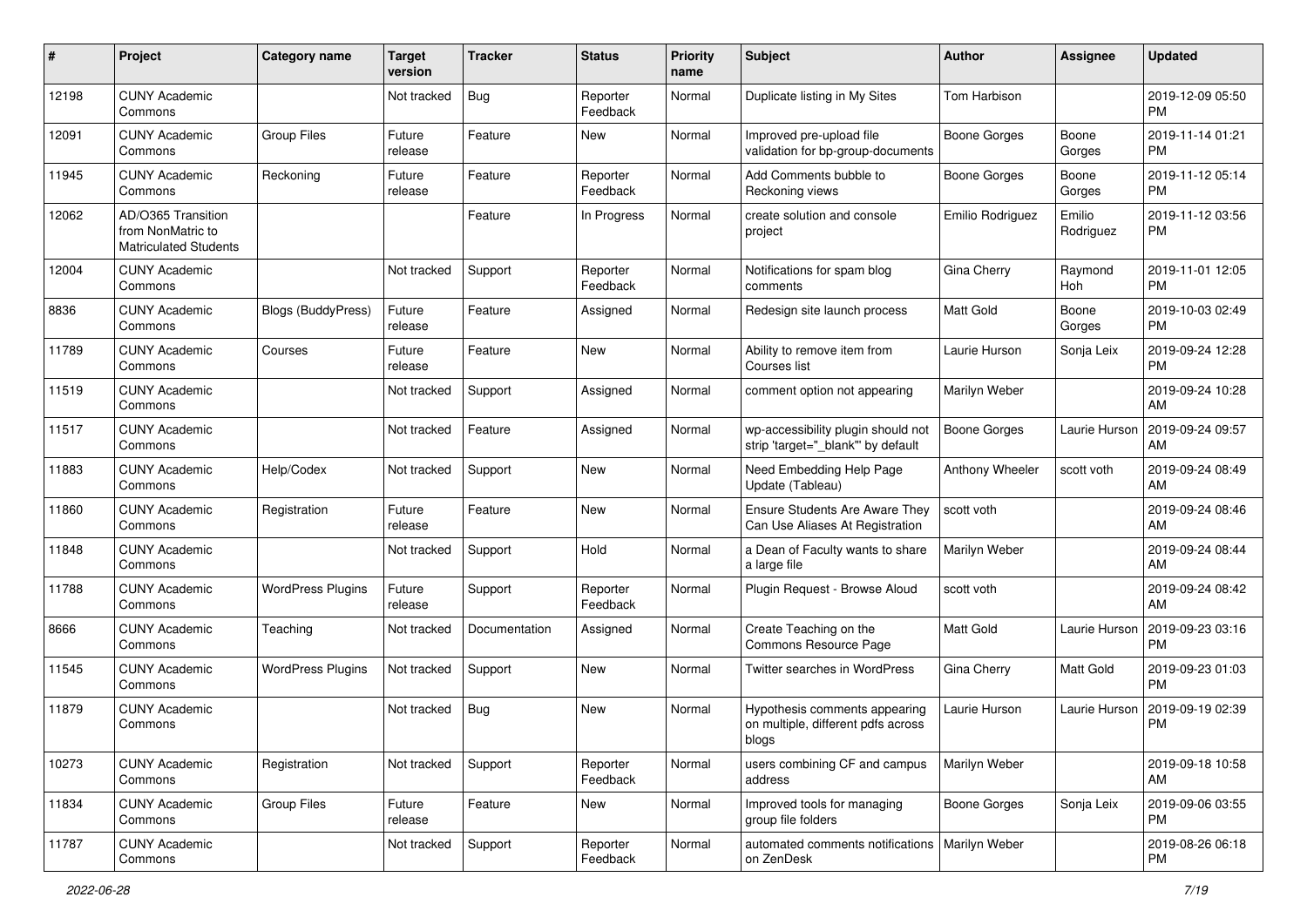| #     | Project                         | <b>Category name</b>     | <b>Target</b><br>version | <b>Tracker</b> | <b>Status</b>        | <b>Priority</b><br>name | <b>Subject</b>                                                                       | <b>Author</b>           | <b>Assignee</b>    | <b>Updated</b>                |
|-------|---------------------------------|--------------------------|--------------------------|----------------|----------------------|-------------------------|--------------------------------------------------------------------------------------|-------------------------|--------------------|-------------------------------|
| 11771 | <b>CUNY Academic</b><br>Commons |                          | Not tracked              | Support        | Reporter<br>Feedback | Normal                  | post displays in sections                                                            | Marilyn Weber           |                    | 2019-08-20 10:34<br>AM        |
| 11493 | <b>CUNY Academic</b><br>Commons | Domain Mapping           | Not tracked              | Support        | Reporter<br>Feedback | Normal                  | Domain Mapping Request - Talia<br>Schaffer                                           | scott voth              | <b>Matt Gold</b>   | 2019-08-06 08:39<br>AM        |
| 11624 | <b>CUNY Academic</b><br>Commons | WordPress (misc)         | Not tracked              | Support        | New                  | Normal                  | Change pages into posts or swap<br>database for a Commons site?                      | Stephen Klein           | Raymond<br>Hoh     | 2019-07-09 11:04<br>AM        |
| 11556 | <b>CUNY Academic</b><br>Commons | Courses                  | Not tracked              | Bug            | Reporter<br>Feedback | Normal                  | Instructor name given in course<br>listing                                           | Tom Harbison            |                    | 2019-06-25 04:12<br><b>PM</b> |
| 11531 | <b>CUNY Academic</b><br>Commons | Events                   | Future<br>release        | Feature        | <b>New</b>           | Normal                  | Main Events calendar should<br>include non-public events that<br>user has access to  | scott voth              | Boone<br>Gorges    | 2019-06-11 10:00<br>AM        |
| 11496 | <b>CUNY Academic</b><br>Commons | <b>Public Portfolio</b>  | 1.15.2                   | Support        | <b>New</b>           | Normal                  | Replace Twitter Icon on Member<br>Portfolio page                                     | scott voth              | Boone<br>Gorges    | 2019-06-06 01:03<br><b>PM</b> |
| 11509 | <b>CUNY Academic</b><br>Commons |                          | Not tracked              | Support        | Reporter<br>Feedback | Normal                  | deleted Page causing a Menu<br>problem?                                              | Marilyn Weber           |                    | 2019-06-04 09:54<br>AM        |
| 11415 | <b>CUNY Academic</b><br>Commons | <b>WordPress Plugins</b> | Not tracked              | <b>Bug</b>     | Reporter<br>Feedback | Normal                  | Blog Subscriptions in Jetpack                                                        | Laurie Hurson           |                    | 2019-05-14 10:34<br>AM        |
| 11393 | <b>CUNY Academic</b><br>Commons |                          | Not tracked              | Publicity      | New                  | Normal                  | After 1.15 release, ceate a hero<br>slide and post about adding a site<br>to a group | scott voth              | Patrick<br>Sweeney | 2019-05-14 10:32<br>AM        |
| 11386 | <b>CUNY Academic</b><br>Commons | WordPress - Media        | Not tracked              | Support        | Reporter<br>Feedback | Normal                  | disappearing images                                                                  | scott voth              | Boone<br>Gorges    | 2019-05-14 10:32<br>AM        |
| 11449 | <b>CUNY Academic</b><br>Commons | WordPress - Media        | Not tracked              | Support        | Reporter<br>Feedback | Normal                  | Cloning Media Library for JITP<br>from Staging to Production Site                    | Patrick DeDauw          | Boone<br>Gorges    | 2019-05-13 12:00<br><b>PM</b> |
| 11392 | <b>CUNY Academic</b><br>Commons |                          | Future<br>release        | <b>Bug</b>     | New                  | Normal                  | Migrate users away from<br><b>StatPress</b>                                          | <b>Boone Gorges</b>     |                    | 2019-04-23 03:53<br><b>PM</b> |
| 11149 | <b>CUNY Academic</b><br>Commons |                          | Not tracked              | Support        | Reporter<br>Feedback | Normal                  | comments getting blocked                                                             | Marilyn Weber           | Raymond<br>Hoh     | 2019-03-26 11:40<br>AM        |
| 1544  | <b>CUNY Academic</b><br>Commons | Groups (misc)            | Future<br>release        | Feature        | Reporter<br>Feedback | Normal                  | Group Filtering and Sorting                                                          | Matt Gold               | Chris Stein        | 2019-03-01 02:25<br><b>PM</b> |
| 4635  | <b>CUNY Academic</b><br>Commons | Authentication           | Future<br>release        | Feature        | New                  | Normal                  | Allow non-WP authentication                                                          | Boone Gorges            | Sonja Leix         | 2019-03-01 02:05<br><b>PM</b> |
| 9720  | <b>CUNY Academic</b><br>Commons | Authentication           | Future<br>release        | Feature        | <b>New</b>           | Normal                  | The Commons should be an<br>oAuth provider                                           | <b>Boone Gorges</b>     |                    | 2019-03-01 02:04<br>PM        |
| 11120 | <b>CUNY Academic</b><br>Commons | <b>WordPress Plugins</b> | Not tracked              | Bug            | Reporter<br>Feedback | Normal                  | Events Manager Events Not<br>Showing Up                                              | Mark Webb               |                    | 2019-02-27 04:10<br><b>PM</b> |
| 11131 | <b>CUNY Academic</b><br>Commons |                          | Future<br>release        | Feature        | Reporter<br>Feedback | Normal                  | Image Annotation Plugins                                                             | Laurie Hurson           |                    | 2019-02-26 11:33<br>AM        |
| 11077 | <b>CUNY Academic</b><br>Commons | Events                   | Not tracked              | Feature        | Reporter<br>Feedback | Normal                  | Show event category description<br>in event list view                                | Raffi<br>Khatchadourian |                    | 2019-02-12 10:38<br><b>PM</b> |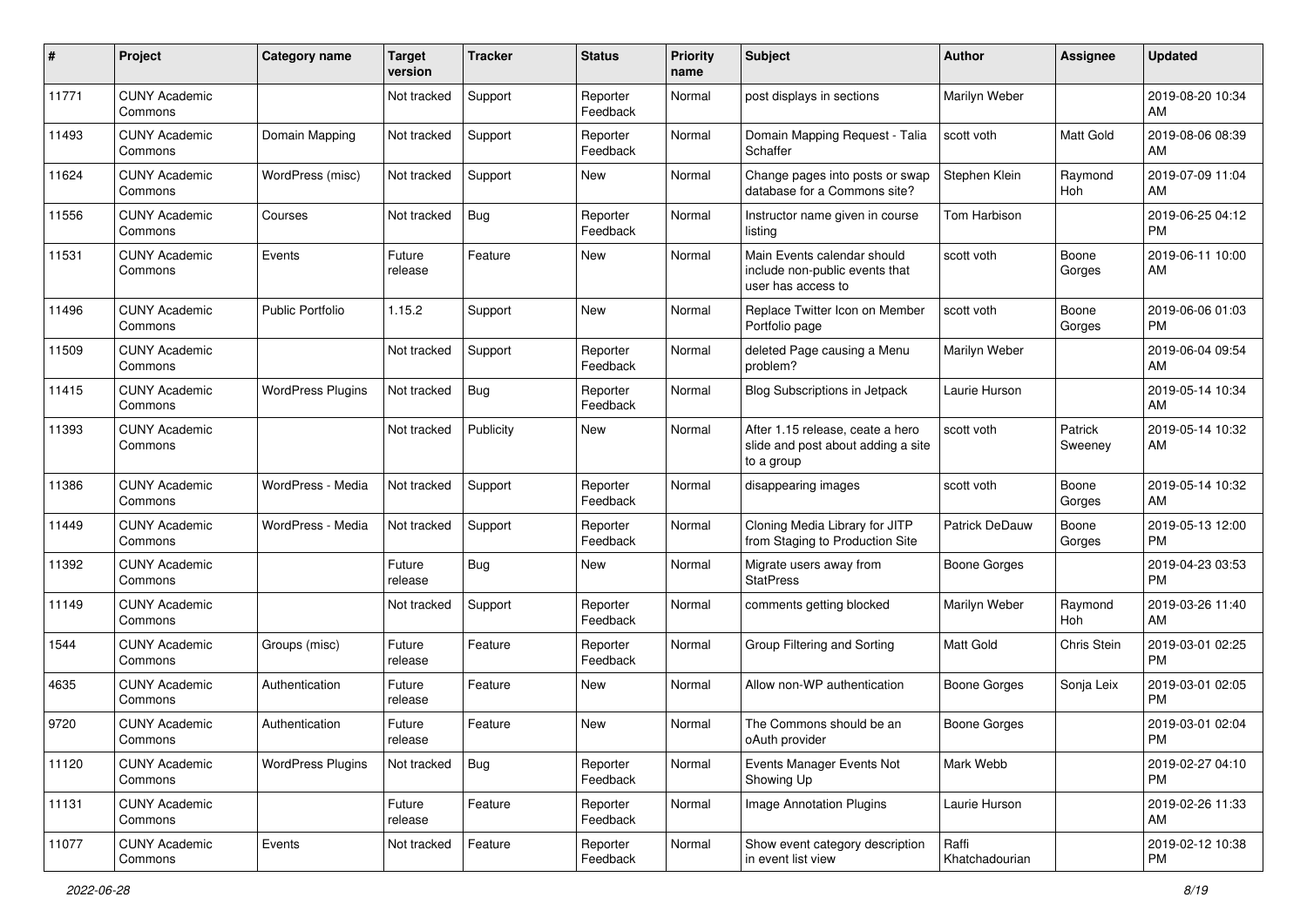| #     | Project                         | <b>Category name</b>       | <b>Target</b><br>version | <b>Tracker</b> | <b>Status</b>        | Priority<br>name | <b>Subject</b>                                                                                               | <b>Author</b>     | <b>Assignee</b> | <b>Updated</b>                |
|-------|---------------------------------|----------------------------|--------------------------|----------------|----------------------|------------------|--------------------------------------------------------------------------------------------------------------|-------------------|-----------------|-------------------------------|
| 11024 | <b>CUNY Academic</b><br>Commons | WordPress (misc)           | Future<br>release        | <b>Bug</b>     | <b>New</b>           | Normal           | Subsites should not show "you<br>should update your .htaccess<br>now" notice after permalink setting<br>save | Boone Gorges      |                 | 2019-01-28 01:35<br><b>PM</b> |
| 10982 | <b>CUNY Academic</b><br>Commons | Domain Mapping             | Not tracked              | Support        | Reporter<br>Feedback | Normal           | <b>CNAME</b> question                                                                                        | scott voth        |                 | 2019-01-22 04:29<br><b>PM</b> |
| 10839 | <b>CUNY Academic</b><br>Commons | About page                 | Not tracked              | Support        | <b>New</b>           | Normal           | <b>Mission Statement Needs</b><br>Revision                                                                   | scott voth        | Matt Gold       | 2018-12-26 10:58<br>AM        |
| 10794 | <b>CUNY Academic</b><br>Commons | Performance                | Not tracked              | <b>Bug</b>     | <b>New</b>           | Normal           | Memcached connection<br>occasionally breaks                                                                  | Boone Gorges      | Boone<br>Gorges | 2018-12-06 03:30<br><b>PM</b> |
| 10769 | <b>CUNY Academic</b><br>Commons | <b>WordPress Themes</b>    | Not tracked              | <b>Bug</b>     | Reporter<br>Feedback | Normal           | 2011 Theme Sidebar                                                                                           | Mark Webb         |                 | 2018-12-04 04:09<br><b>PM</b> |
| 10659 | <b>CUNY Academic</b><br>Commons | Group Forums               | Future<br>release        | Feature        | Assigned             | Normal           | Post to multiple groups via email                                                                            | <b>Matt Gold</b>  | Raymond<br>Hoh  | 2018-11-15 12:54<br>AM        |
| 10657 | <b>CUNY Academic</b><br>Commons |                            | Not tracked              | Support        | Reporter<br>Feedback | Normal           | child theme problems                                                                                         | Marilyn Weber     |                 | 2018-11-08 01:19<br><b>PM</b> |
| 9926  | <b>CUNY Academic</b><br>Commons | <b>WordPress Plugins</b>   | Future<br>release        | <b>Bug</b>     | <b>New</b>           | Normal           | twitter-mentions-as-comments<br>cron jobs can run long                                                       | Boone Gorges      | Boone<br>Gorges | 2018-10-24 12:34<br><b>PM</b> |
| 9289  | <b>CUNY Academic</b><br>Commons | <b>WordPress Plugins</b>   | Future<br>release        | <b>Bug</b>     | Reporter<br>Feedback | Normal           | Email Users Plugin                                                                                           | Laurie Hurson     | Boone<br>Gorges | 2018-10-24 12:34<br><b>PM</b> |
| 9028  | <b>CUNY Academic</b><br>Commons | Onboarding                 | Future<br>release        | Feature        | Assigned             | Normal           | suggest groups to new members<br>during the registration process                                             | <b>Matt Gold</b>  | Chris Stein     | 2018-10-24 12:34<br><b>PM</b> |
| 5992  | <b>CUNY Academic</b><br>Commons | <b>Email Notifications</b> | Future<br>release        | Feature        | New                  | Normal           | Changing the From line of<br>autogenerated blog emails                                                       | Marilyn Weber     |                 | 2018-09-27 05:19<br><b>PM</b> |
| 10368 | <b>CUNY Academic</b><br>Commons |                            | Future<br>release        | Feature        | Assigned             | Normal           | Use ORCID data to populate<br>academic profile page                                                          | Stephen Francoeur | Boone<br>Gorges | 2018-09-25 01:53<br><b>PM</b> |
| 9947  | <b>CUNY Academic</b><br>Commons | <b>WordPress Plugins</b>   | Future<br>release        | Feature        | Reporter<br>Feedback | Normal           | Install H5P quiz plugin                                                                                      | Matt Gold         | Boone<br>Gorges | 2018-09-11 11:01<br>AM        |
| 10262 | <b>CUNY Academic</b><br>Commons |                            | Not tracked              | <b>Bug</b>     | Reporter<br>Feedback | Normal           | Newsletter Plugin: Broken Image<br>at Bottom of All Newsletters                                              | Mark Webb         | Raymond<br>Hoh  | 2018-08-30 05:17<br><b>PM</b> |
| 9979  | <b>CUNY Academic</b><br>Commons | <b>Email Notifications</b> | Not tracked              | <b>Bug</b>     | Reporter<br>Feedback | Normal           | Reports of slow email activation<br>emails                                                                   | <b>Matt Gold</b>  | Boone<br>Gorges | 2018-08-29 09:40<br><b>PM</b> |
| 10040 | <b>CUNY Academic</b><br>Commons | WordPress (misc)           | Not tracked              | Bug            | Reporter<br>Feedback | Normal           | User doesn't see full list of themes   Matt Gold                                                             |                   | Boone<br>Gorges | 2018-07-25 10:12<br>AM        |
| 9941  | <b>CUNY Academic</b><br>Commons | Wiki                       | Not tracked              | Support        | Assigned             | Normal           | Wiki functionality                                                                                           | <b>Matt Gold</b>  | Boone<br>Gorges | 2018-06-26 10:57<br>AM        |
| 9515  | <b>CUNY Academic</b><br>Commons | <b>WordPress Plugins</b>   | Not tracked              | Bug            | Reporter<br>Feedback | Normal           | Text to Speech plugin - "More<br>Slowly" checkbox not working                                                | scott voth        | Boone<br>Gorges | 2018-06-13 02:26<br><b>PM</b> |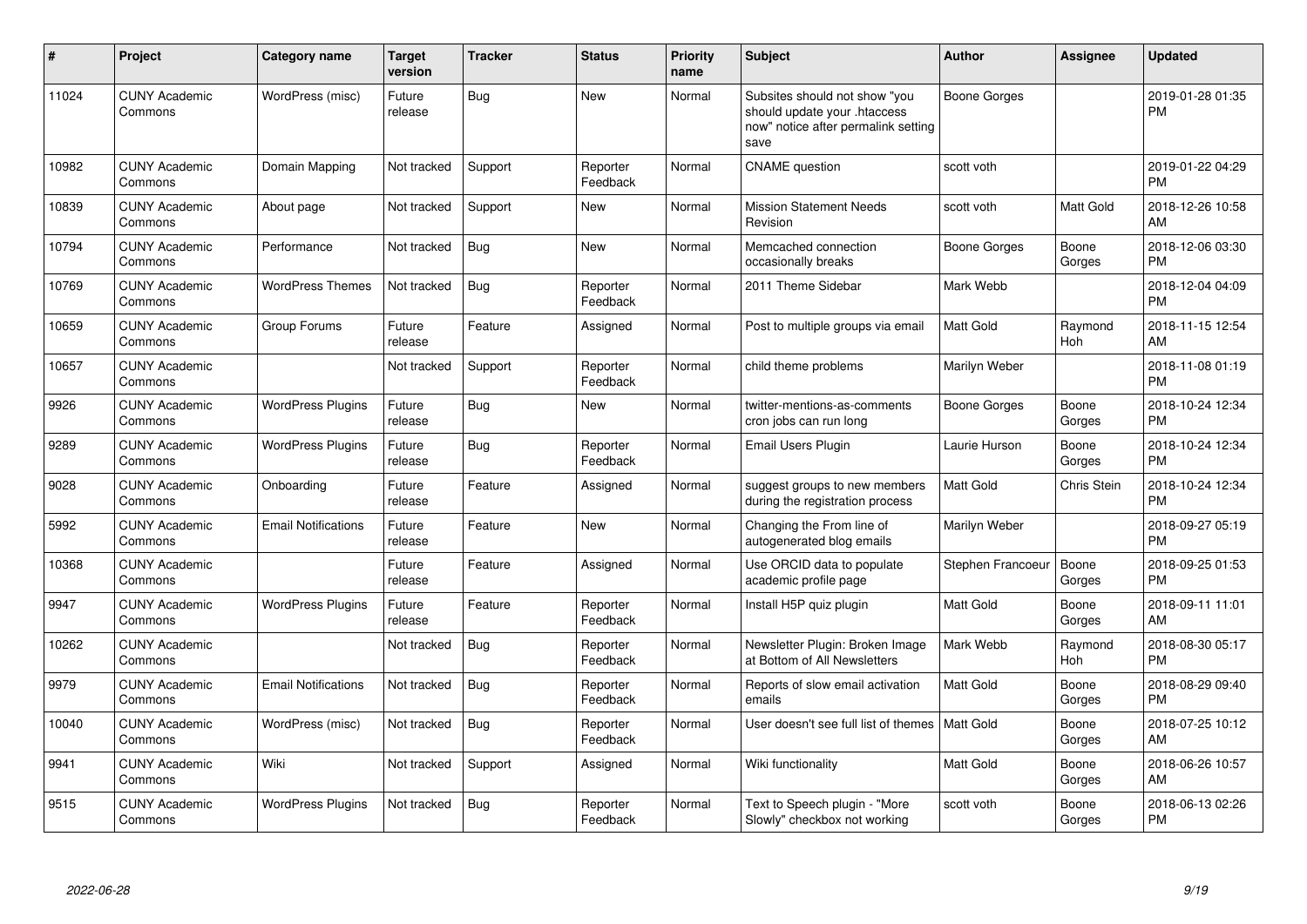| $\#$ | <b>Project</b>                  | <b>Category name</b>     | <b>Target</b><br>version | <b>Tracker</b> | <b>Status</b>        | Priority<br>name | <b>Subject</b>                                                                                                                               | <b>Author</b>           | Assignee              | <b>Updated</b>                |
|------|---------------------------------|--------------------------|--------------------------|----------------|----------------------|------------------|----------------------------------------------------------------------------------------------------------------------------------------------|-------------------------|-----------------------|-------------------------------|
| 9908 | <b>CUNY Academic</b><br>Commons |                          | Not tracked              | Feature        | <b>New</b>           | Normal           | Is it possible to send email<br>updates to users (or an email<br>address not on the list) for only a<br>single page AFTER being<br>prompted? | <b>Michael Shields</b>  | scott voth            | 2018-06-11 01:34<br><b>PM</b> |
| 9895 | <b>CUNY Academic</b><br>Commons | Onboarding               | Future<br>release        | Feature        | Assigned             | Normal           | Add "Accept Invitation"<br>link/button/function to Group<br>and/or Site invitation emails?                                                   | Luke Waltzer            | Boone<br>Gorges       | 2018-06-07 12:42<br><b>PM</b> |
| 9835 | <b>CUNY Academic</b><br>Commons | Group Forums             | Future<br>release        | Bug            | Assigned             | Normal           | add a "like" function?                                                                                                                       | Marilyn Weber           | <b>Erik Trainer</b>   | 2018-06-05 01:49<br><b>PM</b> |
| 9729 | <b>CUNY Academic</b><br>Commons | <b>SEO</b>               | Not tracked              | Support        | <b>New</b>           | Normal           | 503 Errors showing on<br>newlaborforum.cuny.edu                                                                                              | Diane Krauthamer        | Raymond<br><b>Hoh</b> | 2018-05-22 04:48<br><b>PM</b> |
| 8607 | <b>CUNY Academic</b><br>Commons |                          | Not tracked              | Support        | <b>New</b>           | Normal           | Paypal?                                                                                                                                      | Marilyn Weber           | Matt Gold             | 2018-05-15 01:37<br><b>PM</b> |
| 9643 | <b>CUNY Academic</b><br>Commons | Publicity                | Not tracked              | Feature        | <b>New</b>           | Normal           | Create a page on the Commons<br>for logos etc.                                                                                               | Stephen Real            | Stephen Real          | 2018-04-24 10:53<br>AM        |
| 3768 | <b>CUNY Academic</b><br>Commons | <b>Public Portfolio</b>  | Future<br>release        | Feature        | Assigned             | Normal           | Institutions/Past positions on<br>public portfolios                                                                                          | Matt Gold               | Boone<br>Gorges       | 2018-04-23 10:44<br>AM        |
| 7981 | <b>CUNY Academic</b><br>Commons | Social Paper             | Future<br>release        | Bug            | <b>New</b>           | Normal           | Social Paper comments should<br>not go to spam                                                                                               | <b>Luke Waltzer</b>     | Boone<br>Gorges       | 2018-04-16 03:52<br><b>PM</b> |
| 7663 | <b>CUNY Academic</b><br>Commons | Social Paper             | Future<br>release        | <b>Bug</b>     | <b>New</b>           | Normal           | Social Paper notifications not<br>formatted correctly on secondary<br>sites                                                                  | <b>Boone Gorges</b>     | Boone<br>Gorges       | 2018-04-16 03:52<br><b>PM</b> |
| 9207 | <b>CUNY Academic</b><br>Commons |                          | Future<br>release        | Support        | Reporter<br>Feedback | Normal           | display dashboards made in<br>Tableau?                                                                                                       | Marilyn Weber           | Boone<br>Gorges       | 2018-04-10 10:42<br>AM        |
| 9420 | <b>CUNY Academic</b><br>Commons | cuny.is                  | Not tracked              | Feature        | <b>New</b>           | Normal           | Request for http://cuny.is/streams                                                                                                           | Raffi<br>Khatchadourian | Marilyn<br>Weber      | 2018-04-02 10:08<br>AM        |
| 7022 | <b>CUNY Academic</b><br>Commons | Announcements            | Future<br>release        | Bug            | <b>New</b>           | Normal           | Sitewide announcements should<br>be displayed on, and dismissable<br>from, mapped domains                                                    | Boone Gorges            | Boone<br>Gorges       | 2018-03-22 10:18<br>AM        |
| 9211 | <b>CUNY Academic</b><br>Commons | <b>WordPress Plugins</b> | Future<br>release        | Support        | Reporter<br>Feedback | Normal           | Auto-Role Setting in Forum Plugin  <br><b>Causing Some Confusion</b>                                                                         | Luke Waltzer            | Boone<br>Gorges       | 2018-03-13 11:44<br>AM        |
| 9346 | <b>CUNY Academic</b><br>Commons | WordPress (misc)         | Not tracked              | <b>Bug</b>     | <b>New</b>           | Normal           | Clone cetls.bmcc.cuny.edu for<br>development                                                                                                 | Owen Roberts            | Raymond<br>Hoh        | 2018-03-06 05:35<br><b>PM</b> |
| 3580 | <b>CUNY Academic</b><br>Commons | Group Blogs              | Future<br>release        | Feature        | <b>New</b>           | Normal           | Multiple blogs per group                                                                                                                     | <b>Boone Gorges</b>     | Boone<br>Gorges       | 2018-02-20 02:02<br><b>PM</b> |
| 8991 | <b>CUNY Academic</b><br>Commons | Reply By Email           | Not tracked              | <b>Bug</b>     | Hold                 | Normal           | RBE duplicate email message<br>issue                                                                                                         | Matt Gold               | Raymond<br><b>Hoh</b> | 2018-02-18 08:53<br><b>PM</b> |
| 9060 | <b>CUNY Academic</b><br>Commons | Commons In A Box         | Not tracked              | Bug            | Hold                 | Normal           | Problems with CBox image library<br>/ upload                                                                                                 | Lisa Rhody              | Raymond<br>Hoh        | 2018-01-10 03:26<br><b>PM</b> |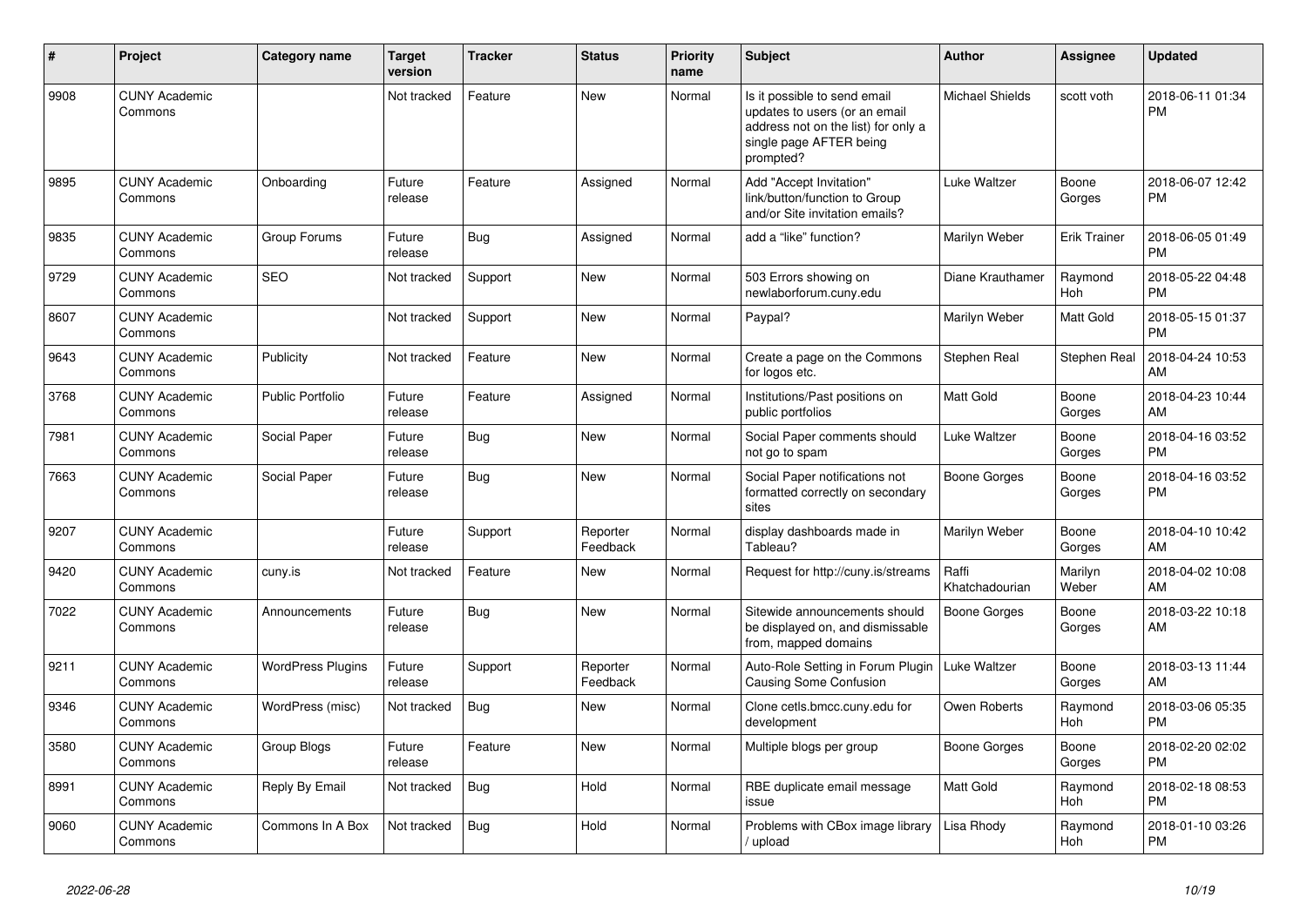| #    | Project                         | <b>Category name</b>     | <b>Target</b><br>version | <b>Tracker</b> | <b>Status</b> | <b>Priority</b><br>name | <b>Subject</b>                                                                        | Author           | <b>Assignee</b>       | <b>Updated</b>                |
|------|---------------------------------|--------------------------|--------------------------|----------------|---------------|-------------------------|---------------------------------------------------------------------------------------|------------------|-----------------------|-------------------------------|
| 9015 | <b>CUNY Academic</b><br>Commons | Groups (misc)            | Not tracked              | Outreach       | Assigned      | Normal                  | Email group admins the email<br>addresses of their groups                             | Matt Gold        | Matt Gold             | 2018-01-02 09:54<br>AM        |
| 8992 | <b>NYCDH Community</b><br>Site  |                          |                          | <b>Bug</b>     | Assigned      | Normal                  | Multiple RBE error reports                                                            | Matt Gold        | Raymond<br>Hoh        | 2017-12-11 05:43<br>РM        |
| 8976 | <b>CUNY Academic</b><br>Commons | Reply By Email           | Not tracked              | Feature        | Assigned      | Normal                  | Package RBE new topics<br>posting?                                                    | Matt Gold        | Raymond<br>Hoh        | 2017-12-04 02:34<br><b>PM</b> |
| 8898 | <b>CUNY Academic</b><br>Commons | Social Paper             | Not tracked              | Feature        | Assigned      | Normal                  | Usage data on docs and social<br>paper                                                | Matt Gold        | <b>Matt Gold</b>      | 2017-11-16 11:32<br>AM        |
| 8837 | <b>CUNY Academic</b><br>Commons |                          | Not tracked              | Feature        | Assigned      | Normal                  | Create a form to request info from<br>people requesting premium<br>themes and plugins | <b>Matt Gold</b> | Marilyn<br>Weber      | 2017-11-14 03:35<br><b>PM</b> |
| 8902 | <b>CUNY Academic</b><br>Commons | Design                   | Not tracked              | Feature        | Assigned      | Normal                  | Report back on research on<br><b>BuddyPress themes</b>                                | Matt Gold        | Michael Smith         | 2017-11-10 12:31<br><b>PM</b> |
| 8756 | <b>CUNY Academic</b><br>Commons | Group Blogs              | Future<br>release        | Feature        | Hold          | Normal                  | Connect multiple blogs to one<br>group?                                               | Matt Gold        | Boone<br>Gorges       | 2017-09-30 10:42<br>AM        |
| 8211 | <b>CUNY Academic</b><br>Commons | <b>WordPress Themes</b>  | Future<br>release        | Feature        | New           | Normal                  | Theme Suggestions: Material<br>Design-Inspired Themes                                 | Margaret Galvan  | Margaret<br>Galvan    | 2017-08-07 02:48<br><b>PM</b> |
| 8440 | <b>CUNY Academic</b><br>Commons | Onboarding               | Not tracked              | Bug            | New           | Normal                  | Create Test Email Accounts for<br><b>Onboarding Project</b>                           | Stephen Real     | Stephen Real          | 2017-08-01 09:49<br>РM        |
| 8078 | <b>CUNY Academic</b><br>Commons | <b>WordPress Plugins</b> | Future<br>release        | System Upgrade | Assigned      | Normal                  | <b>CommentPress Updates</b>                                                           | Margaret Galvan  | Christian<br>Wach     | 2017-05-08 03:49<br><b>PM</b> |
| 7828 | <b>CUNY Academic</b><br>Commons |                          | Not tracked              | Feature        | Assigned      | Normal                  | Theme Assessment 2017                                                                 | Margaret Galvan  | Margaret<br>Galvan    | 2017-05-02 10:41<br><b>PM</b> |
| 4481 | <b>CUNY Academic</b><br>Commons | Events                   | Future<br>release        | Feature        | New           | Normal                  | Group admins/mods should have<br>the ability to unlink an event from<br>the group     | Boone Gorges     | Boone<br>Gorges       | 2017-04-24 03:53<br><b>PM</b> |
| 7928 | <b>CUNY Academic</b><br>Commons | Group Forums             | Not tracked              | Bug            | New           | Normal                  | Duplicate Forum post                                                                  | Luke Waltzer     | Raymond<br><b>Hoh</b> | 2017-04-11 09:27<br><b>PM</b> |
| 7624 | <b>CUNY Academic</b><br>Commons | BuddyPress (misc)        | Future<br>release        | Design/UX      | New           | Normal                  | <b>BP</b> Notifications                                                               | Luke Waltzer     | Paige Dupont          | 2017-02-08 10:43<br><b>PM</b> |
| 5316 | <b>CUNY Academic</b><br>Commons | User Experience          | Future<br>release        | Feature        | Assigned      | Normal                  | Prompt user email address<br>updates                                                  | Matt Gold        | Stephen Real          | 2016-12-21 03:30<br>PМ        |
| 4980 | <b>CUNY Academic</b><br>Commons | Home Page                | Future<br>release        | Feature        | Assigned      | Normal                  | CAC Featured Content -- Adding<br>Randomization                                       | Matt Gold        | Boone<br>Gorges       | 2016-12-12 03:01<br>PM        |
| 6995 | <b>CUNY Academic</b><br>Commons | Home Page                | Not tracked              | Bug            | Assigned      | Normal                  | member filter on homepage not<br>working                                              | <b>Matt Gold</b> | Raymond<br>Hoh        | 2016-12-11 09:46<br>PM        |
| 6665 | <b>CUNY Academic</b><br>Commons |                          | Not tracked              | Publicity      | New           | Normal                  | Dead Link in 1.10 announcement<br>post                                                | Paige Dupont     | Stephen Real          | 2016-12-01 03:11<br><b>PM</b> |
| 6755 | <b>CUNY Academic</b><br>Commons | WordPress (misc)         | Future<br>release        | <b>Bug</b>     | New           | Normal                  | Cannot Deactivate Plugin                                                              | Laura Kane       |                       | 2016-11-16 01:12<br><b>PM</b> |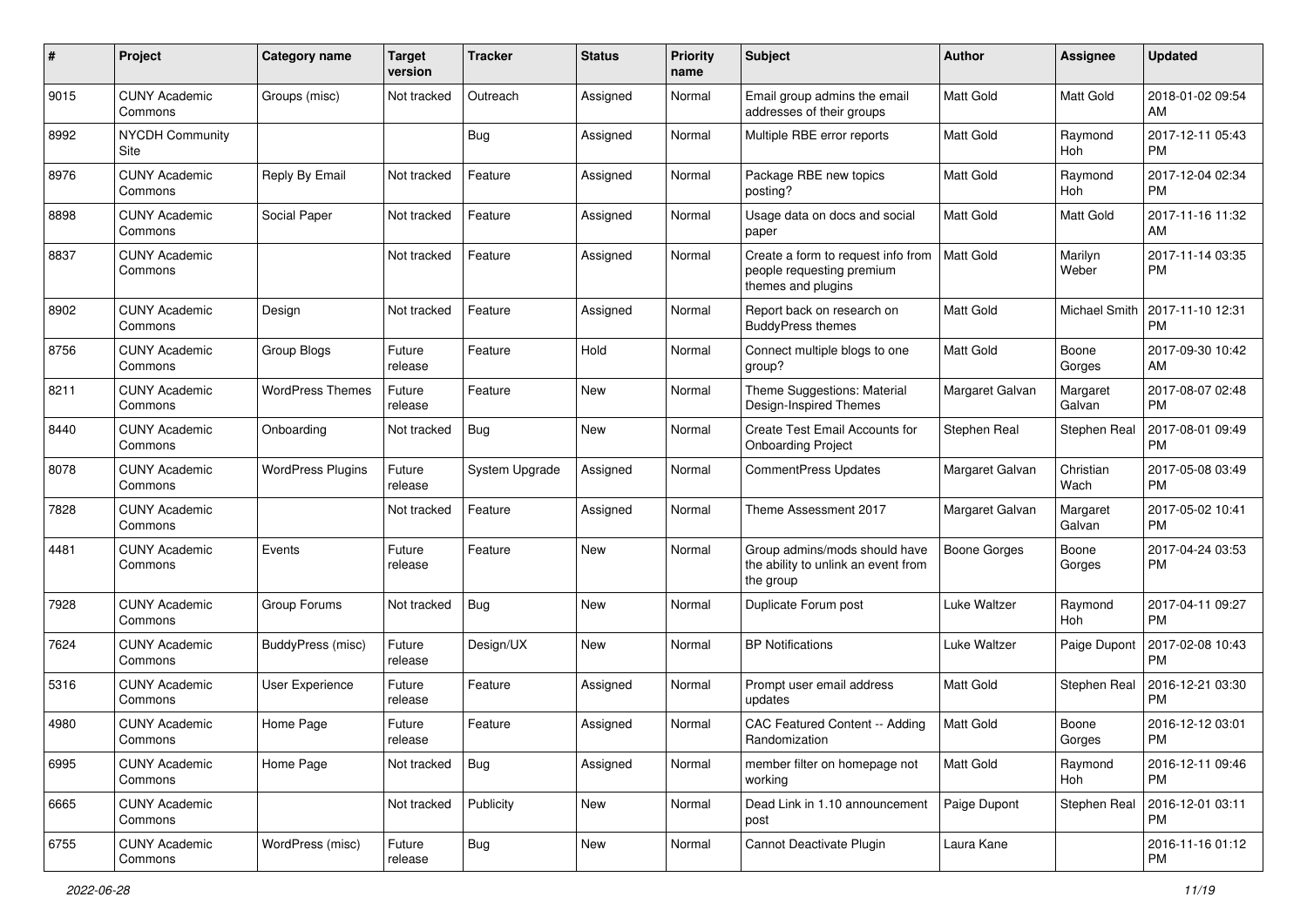| $\#$ | Project                         | Category name             | <b>Target</b><br>version | <b>Tracker</b> | <b>Status</b>        | <b>Priority</b><br>name | <b>Subject</b>                                                   | Author                  | Assignee            | <b>Updated</b>                |
|------|---------------------------------|---------------------------|--------------------------|----------------|----------------------|-------------------------|------------------------------------------------------------------|-------------------------|---------------------|-------------------------------|
| 6671 | <b>CUNY Academic</b><br>Commons | Reply By Email            | Not tracked              | <b>Bug</b>     | Assigned             | Normal                  | 'Post too often" RBE error<br>message                            | <b>Matt Gold</b>        | Raymond<br>Hoh      | 2016-11-11 09:55<br>AM        |
| 6426 | <b>CUNY Academic</b><br>Commons | Spam/Spam<br>Prevention   | Future<br>release        | Feature        | Assigned             | Normal                  | Force captcha on all comments?                                   | Matt Gold               | <b>Tahir Butt</b>   | 2016-10-24 02:06<br><b>PM</b> |
| 3090 | <b>CUNY Academic</b><br>Commons | Twitter page              | Future<br>release        | Feature        | Assigned             | Normal                  | Prevent Retweets from showing<br>up on Commons twitter page      | <b>Matt Gold</b>        | <b>Tahir Butt</b>   | 2016-10-24 11:31<br>AM        |
| 5199 | <b>CUNY Academic</b><br>Commons | Social Paper              | Future<br>release        | Feature        | <b>New</b>           | Normal                  | add tables to the SP editor                                      | Marilyn Weber           |                     | 2016-10-24 11:27<br>AM        |
| 5234 | <b>CUNY Academic</b><br>Commons | Membership                | Future<br>release        | Feature        | Assigned             | Normal                  | Write Unconfirmed patch for WP                                   | <b>Boone Gorges</b>     | Boone<br>Gorges     | 2016-10-24 11:18<br>AM        |
| 5826 | <b>CUNY Academic</b><br>Commons | <b>WordPress Plugins</b>  | Future<br>release        | Support        | Reporter<br>Feedback | Normal                  | <b>Remove Subscription Options</b><br>plugin from directory      | Sarah Morgano           | Sarah<br>Morgano    | 2016-10-21 04:14<br><b>PM</b> |
| 6332 | <b>CUNY Academic</b><br>Commons | WordPress (misc)          | Future<br>release        | Feature        | <b>New</b>           | Normal                  | Allow uploaded files to be marked<br>as private in an ad hoc way | <b>Boone Gorges</b>     |                     | 2016-10-17 11:41<br><b>PM</b> |
| 6298 | <b>CUNY Academic</b><br>Commons | <b>User Experience</b>    | Not tracked              | Design/UX      | Assigned             | Normal                  | Examine data from survey                                         | <b>Matt Gold</b>        | Margaret<br>Galvan  | 2016-10-14 12:16<br><b>PM</b> |
| 5182 | <b>CUNY Academic</b><br>Commons | Social Paper              | Future<br>release        | Design/UX      | <b>New</b>           | Normal                  | 'Publishing" a private paper on<br>social paper?                 | Raffi<br>Khatchadourian | Boone<br>Gorges     | 2016-10-13 04:12<br><b>PM</b> |
| 2881 | <b>CUNY Academic</b><br>Commons | <b>Public Portfolio</b>   | Future<br>release        | Feature        | Assigned             | Normal                  | Redesign the UX for Profiles                                     | <b>Chris Stein</b>      | Chris Stein         | 2016-10-13 12:45<br><b>PM</b> |
| 4903 | <b>CUNY Academic</b><br>Commons | Events                    | Future<br>release        | Design/UX      | Assigned             | Normal                  | Improving visual appearance of<br>event calendars                | Matt Gold               | Boone<br>Gorges     | 2016-10-13 11:51<br>AM        |
| 5696 | <b>CUNY Academic</b><br>Commons | Events                    | Future<br>release        | Feature        | Assigned             | Normal                  | Events Calendar - display options<br>calendar aggregation        | <b>Matt Gold</b>        | Boone<br>Gorges     | 2016-10-13 11:44<br>AM        |
| 6078 | <b>CUNY Academic</b><br>Commons | <b>Blogs (BuddyPress)</b> | Future<br>release        | Feature        | New                  | Normal                  | <b>Explore Adding Network Blog</b><br>Metadata Plugin            | Luke Waltzer            | Luke Waltzer        | 2016-10-11 10:29<br><b>PM</b> |
| 6115 | <b>CUNY Academic</b><br>Commons | Publicity                 | Not tracked              | Feature        | Assigned             | Normal                  | create digital signage for GC                                    | Matt Gold               | scott voth          | 2016-10-11 10:09<br><b>PM</b> |
| 6014 | <b>CUNY Academic</b><br>Commons | Publicity                 | Future<br>release        | Publicity      | Reporter<br>Feedback | Normal                  | Google search listing                                            | <b>Matt Gold</b>        | Boone<br>Gorges     | 2016-09-21 03:48<br><b>PM</b> |
| 5268 | <b>CUNY Academic</b><br>Commons | Group Forums              | Future<br>release        | Bug            | Assigned             | Normal                  | Long-time to post to multiple<br>groups                          | Luke Waltzer            | Daniel Jones        | 2016-09-07 06:31<br><b>PM</b> |
| 5955 | <b>CUNY Academic</b><br>Commons | Outreach                  | Future<br>release        | Feature        | Assigned             | Normal                  | Create auto-newsletter for<br>commons members                    | <b>Matt Gold</b>        | Luke Waltzer        | 2016-08-30 10:34<br>AM        |
| 5827 | <b>CUNY Academic</b><br>Commons | Public Portfolio          | Future<br>release        | <b>Bug</b>     | Assigned             | Normal                  | Academic Interests square<br>bracket links not working           | scott voth              | Chris Stein         | 2016-08-11 11:59<br><b>PM</b> |
| 5679 | <b>CUNY Academic</b><br>Commons | Analytics                 | Not tracked              | Feature        | <b>New</b>           | Normal                  | Logged In Users for GA                                           | Valerie Townsend        | Valerie<br>Townsend | 2016-06-11 09:49<br>AM        |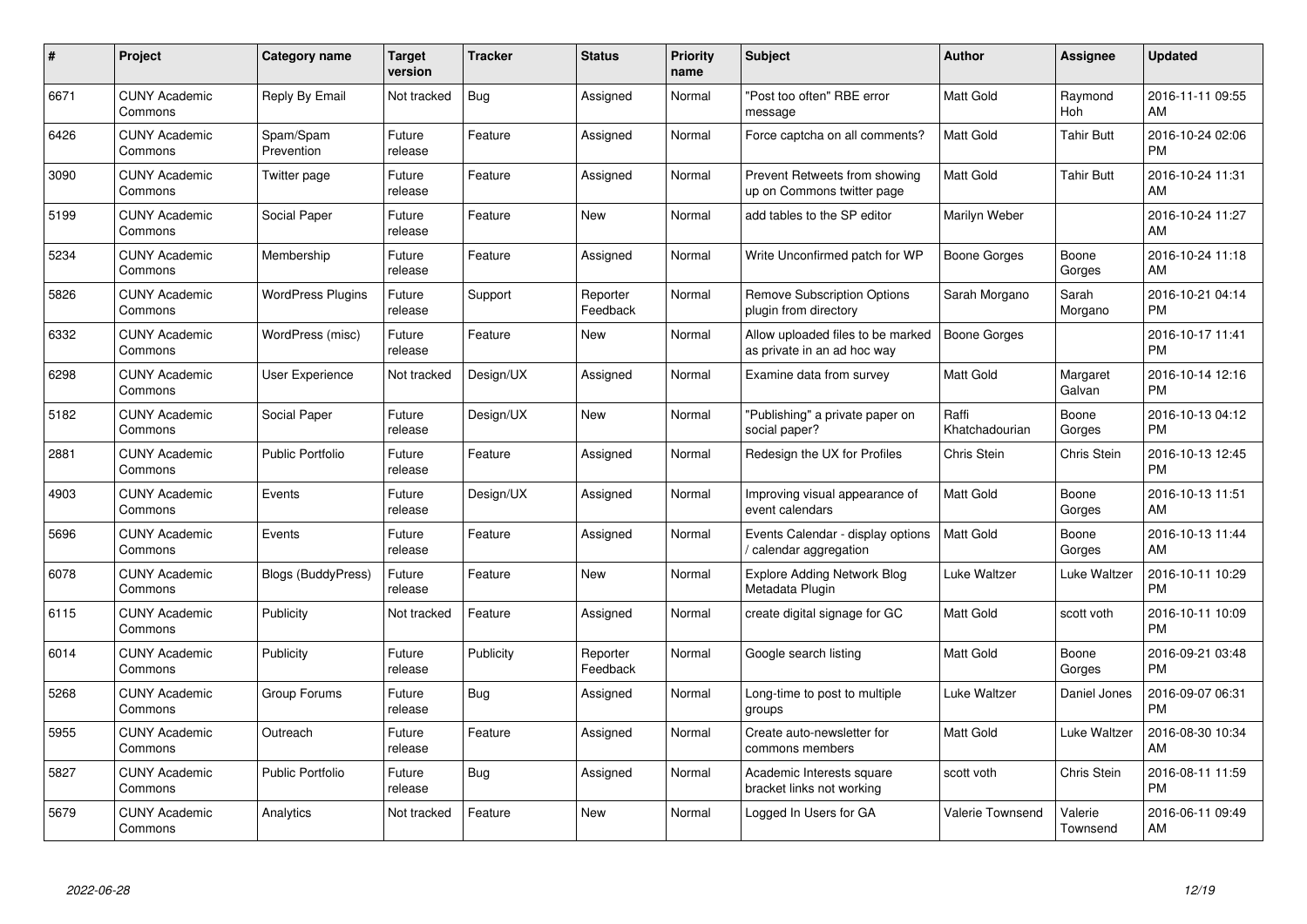| #    | Project                         | <b>Category name</b> | <b>Target</b><br>version | <b>Tracker</b> | <b>Status</b>        | <b>Priority</b><br>name | <b>Subject</b>                                                                     | Author                  | Assignee            | <b>Updated</b>                |
|------|---------------------------------|----------------------|--------------------------|----------------|----------------------|-------------------------|------------------------------------------------------------------------------------|-------------------------|---------------------|-------------------------------|
| 4438 | <b>CUNY Academic</b><br>Commons | Events               | Future<br>release        | <b>Bug</b>     | Assigned             | Normal                  | Events Calendar - Export<br><b>Recurring Events</b>                                | scott voth              | Daniel Jones        | 2016-05-23 04:25<br><b>PM</b> |
| 5489 | <b>CUNY Academic</b><br>Commons | Social Paper         | Future<br>release        | Feature        | <b>New</b>           | Normal                  | Asc/desc sorting for Social Paper<br>directories                                   | <b>Boone Gorges</b>     |                     | 2016-04-21 10:06<br><b>PM</b> |
| 5488 | <b>CUNY Academic</b><br>Commons | Social Paper         | Future<br>release        | <b>Bug</b>     | <b>New</b>           | Normal                  | Add a "last edited by" field to<br>Social Paper group directories                  | <b>Boone Gorges</b>     |                     | 2016-04-21 10:05<br>PM        |
| 5397 | <b>CUNY Academic</b><br>Commons | Social Paper         | Future<br>release        | Feature        | <b>New</b>           | Normal                  | frustrating to have to<br>enable/disable in SP                                     | Marilyn Weber           | Samantha<br>Raddatz | 2016-04-20 03:39<br><b>PM</b> |
| 3657 | <b>CUNY Academic</b><br>Commons | WordPress (misc)     | Not tracked              | Feature        | <b>New</b>           | Normal                  | Create alert for GC email<br>addresses                                             | <b>Matt Gold</b>        | Matt Gold           | 2016-04-14 11:29<br><b>PM</b> |
| 5298 | <b>CUNY Academic</b><br>Commons |                      | Not tracked              | Publicity      | <b>New</b>           | Normal                  | Survey Pop-Up Text                                                                 | Samantha Raddatz        | Samantha<br>Raddatz | 2016-03-22 12:27<br><b>PM</b> |
| 5317 | <b>CUNY Academic</b><br>Commons | Group Blogs          | Not tracked              | Bug            | Reporter<br>Feedback | Normal                  | Notifications of New Post Didn't<br>Come                                           | Luke Waltzer            | Samantha<br>Raddatz | 2016-03-21 10:41<br><b>PM</b> |
| 2612 | <b>CUNY Academic</b><br>Commons |                      | Not tracked              | Publicity      | Assigned             | Normal                  | Pinterest site for the Commons                                                     | local admin             | Sarah<br>Morgano    | 2016-03-04 11:19<br>AM        |
| 2666 | <b>CUNY Academic</b><br>Commons | About page           | Not tracked              | Documentation  | Assigned             | Normal                  | <b>Update About Text</b>                                                           | Chris Stein             | Luke Waltzer        | 2016-03-04 11:19<br>AM        |
| 5282 | CUNY Academic<br>Commons        | Social Paper         | Future<br>release        | <b>Bug</b>     | <b>New</b>           | Normal                  | Replying via email directs to<br>paper but not individual comment.                 | Marilyn Weber           | Raymond<br>Hoh      | 2016-03-02 01:48<br><b>PM</b> |
| 3369 | <b>CUNY Academic</b><br>Commons | Reply By Email       | Not tracked              | Outreach       | Hold                 | Normal                  | Release reply by email to WP<br>plugin directory                                   | <b>Matt Gold</b>        | Raymond<br>Hoh      | 2016-03-01 12:46<br>PM        |
| 4986 | <b>CUNY Academic</b><br>Commons | ZenDesk              | Not tracked              | Support        | Assigned             | Normal                  | Prepare documentation for<br>Zendesk re web widget                                 | <b>Matt Gold</b>        | Samantha<br>Raddatz | 2016-02-25 03:09<br><b>PM</b> |
| 636  | <b>CUNY Academic</b><br>Commons | WordPress (misc)     | Not tracked              | Support        | Assigned             | Normal                  | Create Lynda.com-like Table of<br>Contents for Prospective Tutorial<br>Screencasts | <b>Matt Gold</b>        | scott voth          | 2016-02-23 03:12<br><b>PM</b> |
| 4070 | <b>CUNY Academic</b><br>Commons | Analytics            | Not tracked              | Support        | Assigned             | Normal                  | Request for JITP site analytics                                                    | <b>Matt Gold</b>        | Seth Persons        | 2016-02-23 03:09<br><b>PM</b> |
| 5225 | <b>CUNY Academic</b><br>Commons | Registration         | Future<br>release        | Feature        | Assigned             | Normal                  | On-boarding Issues                                                                 | Luke Waltzer            | Samantha<br>Raddatz | 2016-02-12 02:58<br><b>PM</b> |
| 5205 | <b>CUNY Academic</b><br>Commons | Social Paper         | Future<br>release        | Feature        | <b>New</b>           | Normal                  | Social Paper folders                                                               | Marilyn Weber           |                     | 2016-02-11 10:24<br>PM        |
| 5183 | <b>CUNY Academic</b><br>Commons | Social Paper         | Future<br>release        | Design/UX      | New                  | Normal                  | Creating a new paper when<br>viewing an existing paper                             | Raffi<br>Khatchadourian | Samantha<br>Raddatz | 2016-02-02 12:09<br><b>PM</b> |
| 2175 | <b>CUNY Academic</b><br>Commons | WordPress (misc)     | Not tracked              | Support        | Assigned             | Normal                  | Subscibe 2 vs. Jetpack<br>subscription options                                     | local admin             | Matt Gold           | 2016-01-26 04:58<br>PM        |
| 4972 | <b>CUNY Academic</b><br>Commons | Analytics            | Not tracked              | <b>Bug</b>     | New                  | Normal                  | <b>Newsletter Analytics</b>                                                        | Stephen Real            | Matt Gold           | 2015-12-09 12:54<br><b>PM</b> |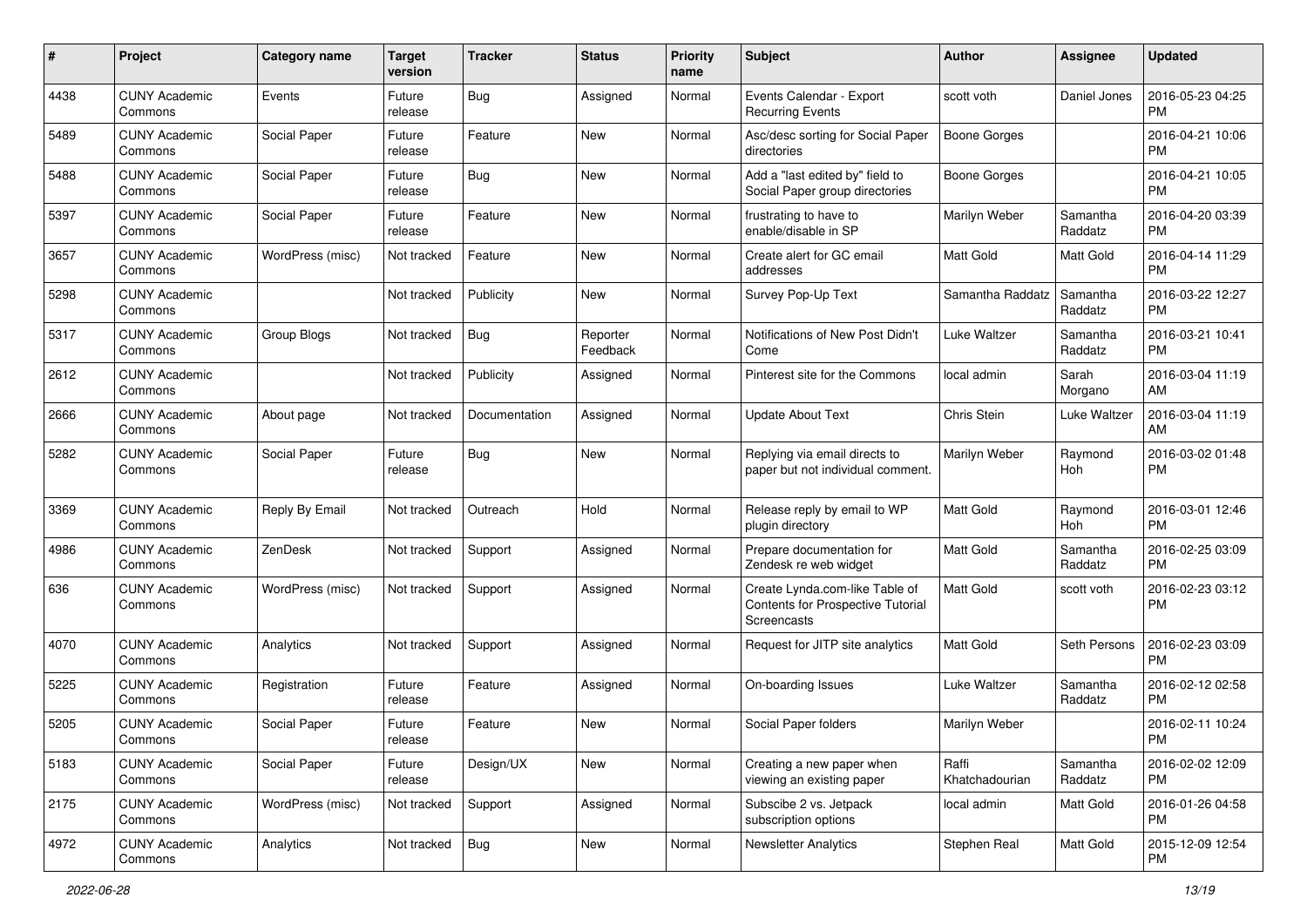| $\#$ | Project                         | <b>Category name</b>     | <b>Target</b><br>version | <b>Tracker</b> | <b>Status</b> | <b>Priority</b><br>name | <b>Subject</b>                                                        | Author              | <b>Assignee</b>       | <b>Updated</b>                |
|------|---------------------------------|--------------------------|--------------------------|----------------|---------------|-------------------------|-----------------------------------------------------------------------|---------------------|-----------------------|-------------------------------|
| 1105 | <b>CUNY Academic</b><br>Commons | WordPress (misc)         | Future<br>release        | Feature        | Assigned      | Normal                  | Rephrase Blog Privacy Options                                         | <b>Matt Gold</b>    | Samantha<br>Raddatz   | 2015-11-09 06:19<br><b>PM</b> |
| 554  | <b>CUNY Academic</b><br>Commons | BuddyPress (misc)        | Future<br>release        | Feature        | Assigned      | Normal                  | Add Trackback notifications to<br>site-wide activity feed             | <b>Matt Gold</b>    | Boone<br>Gorges       | 2015-11-09 06:19<br><b>PM</b> |
| 365  | <b>CUNY Academic</b><br>Commons | WordPress (misc)         | Future<br>release        | Feature        | Assigned      | Normal                  | <b>Create Mouseover Tooltips</b><br>throughout Site                   | Matt Gold           | Chris Stein           | 2015-11-09 06:18<br><b>PM</b> |
| 497  | <b>CUNY Academic</b><br>Commons | <b>WordPress Plugins</b> | Future<br>release        | Feature        | Assigned      | Normal                  | Drag and Drop Ordering on<br><b>Gallery Post Plugin</b>               | Matt Gold           | Ron Rennick           | 2015-11-09 06:18<br><b>PM</b> |
| 287  | <b>CUNY Academic</b><br>Commons | WordPress (misc)         | Future<br>release        | Feature        | Assigned      | Normal                  | Create troubleshooting tool for<br>account sign-up                    | <b>Matt Gold</b>    | Boone<br>Gorges       | 2015-11-09 06:17<br><b>PM</b> |
| 2523 | <b>CUNY Academic</b><br>Commons | <b>BuddyPress Docs</b>   | Future<br>release        | Feature        | Assigned      | Normal                  | Allow Users to Upload Images to<br><b>BP</b> Docs                     | <b>Matt Gold</b>    | Boone<br>Gorges       | 2015-11-09 06:14<br><b>PM</b> |
| 3939 | <b>CUNY Academic</b><br>Commons | <b>WordPress Plugins</b> | Future<br>release        | <b>Bug</b>     | Hold          | Normal                  | Activity stream support for<br>Co-Authors Plus plugin                 | Raymond Hoh         | Raymond<br>Hoh        | 2015-11-09 06:13<br><b>PM</b> |
| 1744 | <b>CUNY Academic</b><br>Commons | <b>BuddyPress Docs</b>   | Future<br>release        | Feature        | Assigned      | Normal                  | Spreadsheet-style Docs                                                | <b>Boone Gorges</b> | Boone<br>Gorges       | 2015-11-09 06:13<br><b>PM</b> |
| 1460 | <b>CUNY Academic</b><br>Commons | Analytics                | Future<br>release        | Feature        | Assigned      | Normal                  | Update System Report                                                  | <b>Brian Foote</b>  | Boone<br>Gorges       | 2015-11-09 06:13<br><b>PM</b> |
| 481  | <b>CUNY Academic</b><br>Commons | Groups (misc)            | Future<br>release        | Feature        | Assigned      | Normal                  | ability to archive inactive groups<br>and blogs                       | Michael Mandiberg   | Samantha<br>Raddatz   | 2015-11-09 05:56<br><b>PM</b> |
| 1422 | <b>CUNY Academic</b><br>Commons | <b>BuddyPress Docs</b>   | Future<br>release        | Feature        | Assigned      | Normal                  | Make "created Doc" activity icons<br>non-mini                         | Boone Gorges        | Boone<br>Gorges       | 2015-11-09 05:48<br><b>PM</b> |
| 653  | <b>CUNY Academic</b><br>Commons | Group Blogs              | Future<br>release        | Feature        | Assigned      | Normal                  | Redesign Integration of Groups<br>and Blogs                           | <b>Matt Gold</b>    | Samantha<br>Raddatz   | 2015-11-09 05:40<br><b>PM</b> |
| 618  | <b>CUNY Academic</b><br>Commons | <b>BuddyPress Docs</b>   | Future<br>release        | Feature        | Assigned      | Normal                  | BuddyPress Docs: export formats                                       | Boone Gorges        | Boone<br>Gorges       | 2015-11-09 05:38<br><b>PM</b> |
| 308  | <b>CUNY Academic</b><br>Commons | Registration             | Future<br>release        | Feature        | <b>New</b>    | Normal                  | Group recommendations for<br>signup process                           | Boone Gorges        | Samantha<br>Raddatz   | 2015-11-09 05:07<br><b>PM</b> |
| 3473 | <b>CUNY Academic</b><br>Commons | User Experience          | Future<br>release        | Feature        | Assigned      | Normal                  | Commons profile: Add help info<br>about "Positions" replacing "title" | Keith Miyake        | Samantha<br>Raddatz   | 2015-11-09 02:28<br><b>PM</b> |
| 3517 | <b>CUNY Academic</b><br>Commons | My Commons               | Future<br>release        | Feature        | Assigned      | Normal                  | Mute/Unmute My Commons<br>updates                                     | Matt Gold           | Raymond<br><b>Hoh</b> | 2015-11-09 01:19<br><b>PM</b> |
| 3565 | <b>CUNY Academic</b><br>Commons | My Commons               | Not tracked              | Documentation  | <b>New</b>    | Normal                  | Load Newest inconsistencies                                           | Chris Stein         | scott voth            | 2015-11-09 01:16<br><b>PM</b> |
| 3192 | <b>CUNY Academic</b><br>Commons | Group Forums             | Future<br>release        | Feature        | Assigned      | Normal                  | Customizable forum views for<br>bbPress 2.x group forums              | Boone Gorges        | Raymond<br>Hoh        | 2015-11-09 12:47<br><b>PM</b> |
| 4661 | CUNY Academic<br>Commons        | User Experience          | Future<br>release        | Bug            | Assigned      | Normal                  | <b>Simplify Events text</b>                                           | <b>Matt Gold</b>    | Samantha<br>Raddatz   | 2015-10-02 09:06<br>PM        |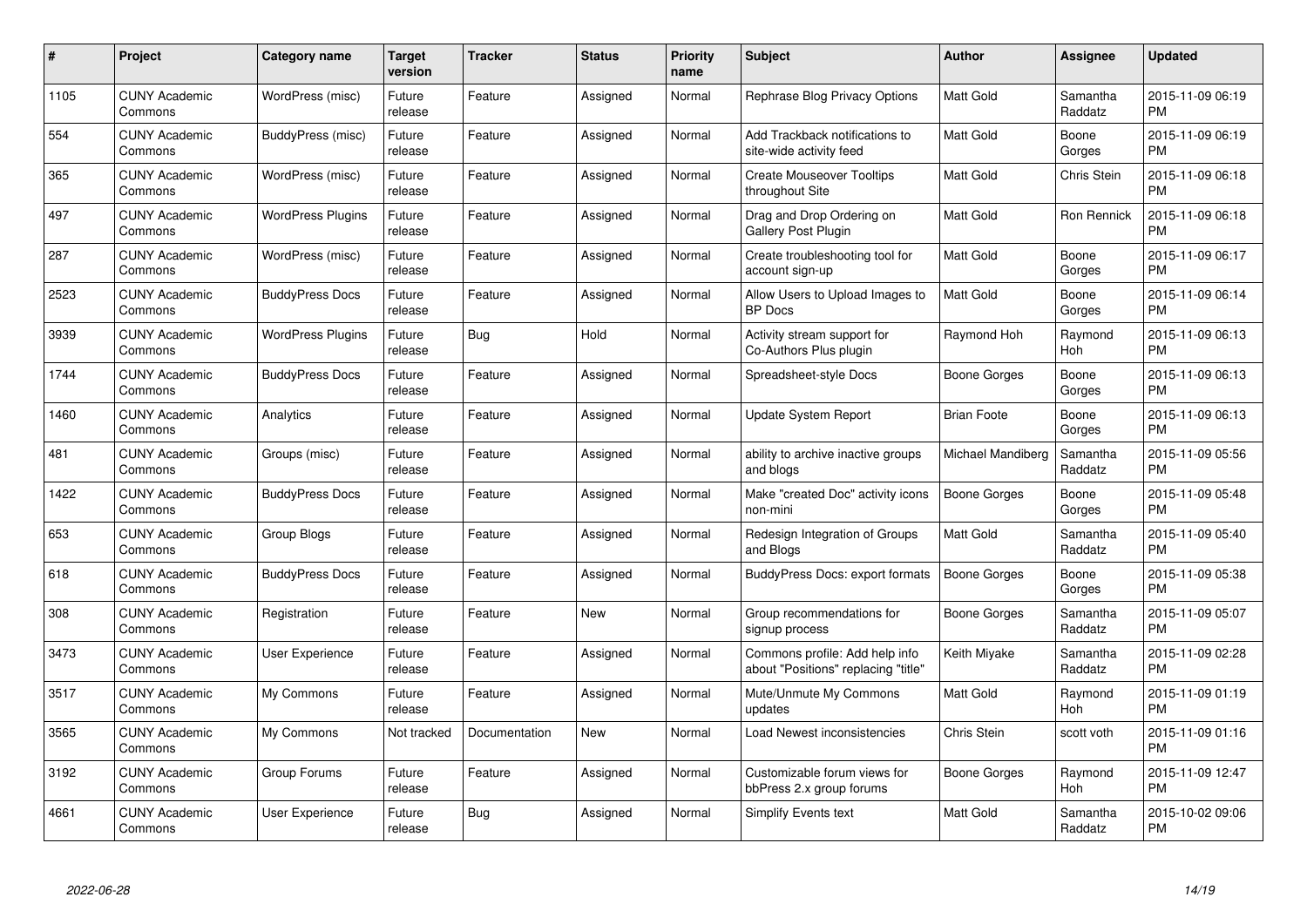| #    | Project                         | <b>Category name</b>    | <b>Target</b><br>version | <b>Tracker</b> | <b>Status</b> | <b>Priority</b><br>name | <b>Subject</b>                                                         | Author                  | <b>Assignee</b>     | <b>Updated</b>                |
|------|---------------------------------|-------------------------|--------------------------|----------------|---------------|-------------------------|------------------------------------------------------------------------|-------------------------|---------------------|-------------------------------|
| 4622 | <b>CUNY Academic</b><br>Commons | <b>Public Portfolio</b> | Future<br>release        | Design/UX      | New           | Normal                  | <b>Profile Visibility Settings</b>                                     | Samantha Raddatz        | Samantha<br>Raddatz | 2015-09-21 12:18<br><b>PM</b> |
| 4592 | <b>CUNY Academic</b><br>Commons | Events                  | Future<br>release        | Design/UX      | New           | Normal                  | Event Creation - Venue Dropdown<br>Slow                                | Samantha Raddatz        | Boone<br>Gorges     | 2015-09-14 04:56<br><b>PM</b> |
| 4226 | <b>CUNY Academic</b><br>Commons | <b>BuddyPress Docs</b>  | Future<br>release        | Design/UX      | <b>New</b>    | Normal                  | Add option to connect a Doc with<br>a Group                            | Samantha Raddatz        | Samantha<br>Raddatz | 2015-09-09 04:08<br><b>PM</b> |
| 4388 | <b>CUNY Academic</b><br>Commons | WordPress (misc)        | Future<br>release        | Bug            | Assigned      | Normal                  | Repeated request for<br>authentication.                                | Alice.Lynn<br>McMichael | Raymond<br>Hoh      | 2015-08-11 07:35<br><b>PM</b> |
| 4404 | <b>CUNY Academic</b><br>Commons | <b>Public Portfolio</b> | Future<br>release        | Design/UX      | Assigned      | Normal                  | Change color of permissions info<br>on portfolio editing interface     | <b>Matt Gold</b>        | Samantha<br>Raddatz | 2015-08-11 05:28<br><b>PM</b> |
| 4235 | <b>CUNY Academic</b><br>Commons |                         | Not tracked              | Design/UX      | Assigned      | Normal                  | Explore user experience around<br>comments on forum topics vs<br>docs  | <b>Matt Gold</b>        | Samantha<br>Raddatz | 2015-07-21 10:23<br>AM        |
| 4253 | <b>CUNY Academic</b><br>Commons | <b>Public Portfolio</b> | Future<br>release        | Design/UX      | <b>New</b>    | Normal                  | Encourage users to add portfolio<br>content                            | Samantha Raddatz        | Samantha<br>Raddatz | 2015-07-07 11:32<br>AM        |
| 4238 | <b>CUNY Academic</b><br>Commons | Events                  | Future<br>release        | Feature        | Assigned      | Normal                  | Copy Events to Other Groups?                                           | Matt Gold               | Boone<br>Gorges     | 2015-07-02 10:08<br>AM        |
| 4225 | <b>CUNY Academic</b><br>Commons | DiRT Integration        | Future<br>release        | Design/UX      | New           | Normal                  | Add information to DIRT page (in<br>Create a Group)                    | Samantha Raddatz        | Matt Gold           | 2015-06-26 03:14<br><b>PM</b> |
| 4221 | <b>CUNY Academic</b><br>Commons | Group Forums            | Future<br>release        | Design/UX      | Assigned      | Normal                  | Add 'Number of Posts' display<br>option to Forum page                  | Samantha Raddatz        | Samantha<br>Raddatz | 2015-06-26 02:21<br><b>PM</b> |
| 4222 | <b>CUNY Academic</b><br>Commons | User Experience         | Future<br>release        | Design/UX      | <b>New</b>    | Normal                  | Add information to 'Delete<br>Account' page                            | Samantha Raddatz        | scott voth          | 2015-06-26 11:35<br>AM        |
| 4053 | <b>CUNY Academic</b><br>Commons | Events                  | Future<br>release        | Feature        | Assigned      | Normal                  | Create new tab for past events                                         | Matt Gold               | Boone<br>Gorges     | 2015-05-12 02:10<br><b>PM</b> |
| 4027 | <b>CUNY Academic</b><br>Commons | Commons In A Box        | Not tracked              | Design/UX      | Assigned      | Normal                  | Usability review of CBOX update<br>procedures                          | <b>Matt Gold</b>        | Samantha<br>Raddatz | 2015-05-11 06:36<br><b>PM</b> |
| 3536 | <b>CUNY Academic</b><br>Commons | My Commons              | Future<br>release        | Feature        | Assigned      | Normal                  | Infinite Scroll on My Commons<br>page                                  | Matt Gold               | Raymond<br>Hoh      | 2015-04-13 04:42<br><b>PM</b> |
| 3662 | <b>CUNY Academic</b><br>Commons | <b>SEO</b>              | Future<br>release        | Feature        | Assigned      | Normal                  | Duplicate Content/SEO/Google<br>issues                                 | <b>Matt Gold</b>        | Raymond<br>Hoh      | 2015-04-13 04:37<br><b>PM</b> |
| 3577 | <b>CUNY Academic</b><br>Commons | My Commons              | Future<br>release        | Design/UX      | Assigned      | Normal                  | Replies to items in My Commons                                         | Matt Gold               | Raymond<br>Hoh      | 2015-04-09 05:19<br><b>PM</b> |
| 3059 | <b>CUNY Academic</b><br>Commons | <b>Group Forums</b>     | Future<br>release        | Design/UX      | New           | Normal                  | Forum Post Permissable Content<br><b>Explanatory Text</b>              | Chris Stein             | Chris Stein         | 2015-04-02 11:27<br>AM        |
| 3770 | <b>CUNY Academic</b><br>Commons | Public Portfolio        | Future<br>release        | Feature        | Assigned      | Normal                  | Improve Layout/Formatting of<br>Positions Area on Public<br>Portfolios | Matt Gold               | Chris Stein         | 2015-04-01 09:17<br>PM        |
| 3308 | <b>CUNY Academic</b><br>Commons | Group Invitations       | Future<br>release        | Feature        | Assigned      | Normal                  | Allow members to rescind group<br>invitations                          | Matt Gold               | Boone<br>Gorges     | 2015-04-01 08:53<br>PM        |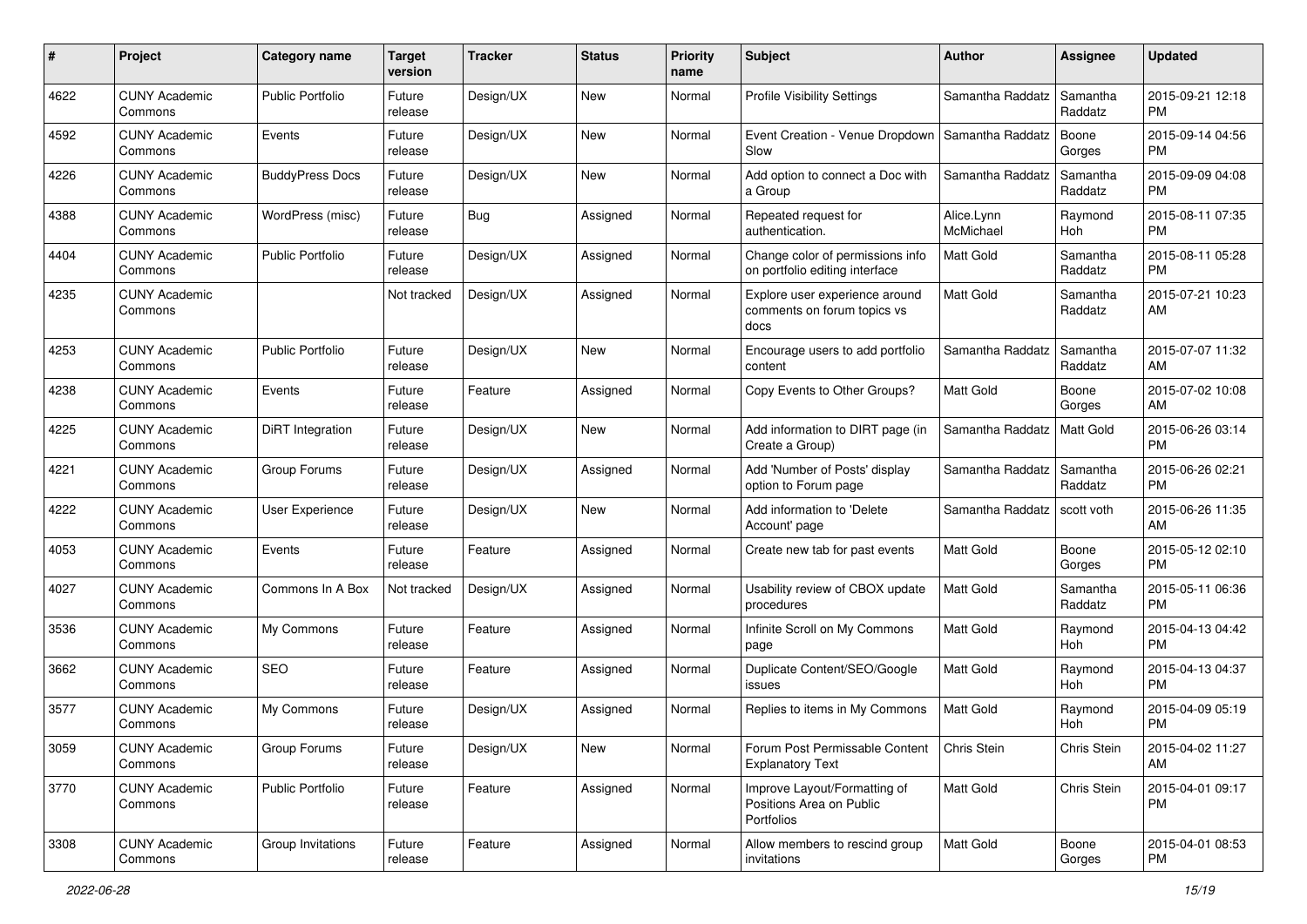| #    | Project                         | Category name            | <b>Target</b><br>version | <b>Tracker</b> | <b>Status</b> | Priority<br>name | <b>Subject</b>                                                                 | <b>Author</b>    | Assignee          | <b>Updated</b>                |
|------|---------------------------------|--------------------------|--------------------------|----------------|---------------|------------------|--------------------------------------------------------------------------------|------------------|-------------------|-------------------------------|
| 3759 | <b>CUNY Academic</b><br>Commons | WordPress (misc)         | Future<br>release        | Feature        | Assigned      | Normal           | Review Interface for Adding Users   Matt Gold<br>to Blogs                      |                  | Boone<br>Gorges   | 2015-03-24 05:52<br><b>PM</b> |
| 3042 | <b>CUNY Academic</b><br>Commons | <b>Public Portfolio</b>  | Future<br>release        | Feature        | Assigned      | Normal           | Browsing member interests                                                      | Matt Gold        | Boone<br>Gorges   | 2015-03-21 09:04<br><b>PM</b> |
| 2754 | <b>CUNY Academic</b><br>Commons | Design                   | Future<br>release        | Feature        | Assigned      | Normal           | Determine strategy for CAC logo<br>handling in top header                      | Micki Kaufman    | Chris Stein       | 2015-01-05 08:53<br><b>PM</b> |
| 2832 | <b>CUNY Academic</b><br>Commons | <b>Public Portfolio</b>  | Future<br>release        | Feature        | Assigned      | Normal           | Improve interface for (not)<br>auto-linking profile fields                     | Boone Gorges     | Chris Stein       | 2015-01-05 08:52<br><b>PM</b> |
| 2753 | <b>CUNY Academic</b><br>Commons | <b>Public Portfolio</b>  | Future<br>release        | Feature        | <b>New</b>    | Normal           | Create actual actual tagification in<br>academic interests and other<br>fields | Micki Kaufman    | Boone<br>Gorges   | 2015-01-05 08:52<br><b>PM</b> |
| 364  | <b>CUNY Academic</b><br>Commons | <b>WordPress Plugins</b> | Future<br>release        | Feature        | <b>New</b>    | Normal           | <b>Bulletin Board</b>                                                          | Matt Gold        |                   | 2015-01-05 08:50<br><b>PM</b> |
| 658  | <b>CUNY Academic</b><br>Commons | <b>WordPress Plugins</b> | Future<br>release        | Feature        | Assigned      | Normal           | Rebulid Sitewide Tag Suggestion                                                | <b>Matt Gold</b> | Boone<br>Gorges   | 2015-01-05 08:47<br><b>PM</b> |
| 412  | <b>CUNY Academic</b><br>Commons | <b>WordPress Themes</b>  | Future<br>release        | Feature        | Assigned      | Normal           | <b>Featured Themes</b>                                                         | Matt Gold        | Dominic<br>Giglio | 2015-01-05 08:44<br><b>PM</b> |
| 2167 | <b>CUNY Academic</b><br>Commons | WordPress (misc)         | Future<br>release        | <b>Bug</b>     | Assigned      | Normal           | CAC-Livestream Plugin Issues                                                   | Michael Smith    | Dominic<br>Giglio | 2015-01-02 03:06<br><b>PM</b> |
| 3691 | <b>CUNY Academic</b><br>Commons | <b>WordPress Plugins</b> | Future<br>release        | Bug            | New           | Normal           | <b>WPMU Domain Mapping</b><br>Debugging on cdev                                | Raymond Hoh      | Matt Gold         | 2014-12-12 09:04<br>AM        |
| 3475 | <b>CUNY Academic</b><br>Commons | Events                   | Future<br>release        | Feature        | Assigned      | Normal           | Request to add plugin to<br>streamline room<br>booking/appointment booking     | Naomi Barrettara | Boone<br>Gorges   | 2014-12-01 05:14<br><b>PM</b> |
| 3510 | <b>CUNY Academic</b><br>Commons | Publicity                | 1.7                      | Publicity      | Assigned      | Normal           | Post on the News Blog re: 'My<br>Commons'                                      | Micki Kaufman    | Sarah<br>Morgano  | 2014-10-15 11:18<br>AM        |
| 3511 | <b>CUNY Academic</b><br>Commons | Publicity                | 1.7                      | Publicity      | Assigned      | Normal           | Social media for 1.7                                                           | Micki Kaufman    | Sarah<br>Morgano  | 2014-10-14 03:32<br><b>PM</b> |
| 3492 | <b>CUNY Academic</b><br>Commons | <b>WordPress Themes</b>  | Future<br>release        | Support        | Assigned      | Normal           | Add CBOX theme to the<br>Commons                                               | scott voth       | Raymond<br>Hoh    | 2014-10-08 05:55<br><b>PM</b> |
| 3524 | <b>CUNY Academic</b><br>Commons | Documentation            | Not tracked              | Documentation  | Assigned      | Normal           | Post describing all you can do<br>when starting up a new<br>blog/group         | <b>Matt Gold</b> | scott voth        | 2014-10-04 12:56<br><b>PM</b> |
| 3509 | <b>CUNY Academic</b><br>Commons | Publicity                | 1.7                      | Publicity      | <b>New</b>    | Normal           | Create 1.7 digital signage imagery                                             | Micki Kaufman    | Marilyn<br>Weber  | 2014-10-01 12:40<br><b>PM</b> |
| 3506 | <b>CUNY Academic</b><br>Commons | Publicity                | 1.7                      | Publicity      | <b>New</b>    | Normal           | Prepare 1.7 email messaging                                                    | Micki Kaufman    | Micki<br>Kaufman  | 2014-10-01 12:36<br><b>PM</b> |
| 3193 | <b>CUNY Academic</b><br>Commons | Group Forums             | Future<br>release        | Feature        | Assigned      | Normal           | bbPress 2.x dynamic roles and<br><b>RBE</b>                                    | Boone Gorges     | Boone<br>Gorges   | 2014-09-30 01:30<br><b>PM</b> |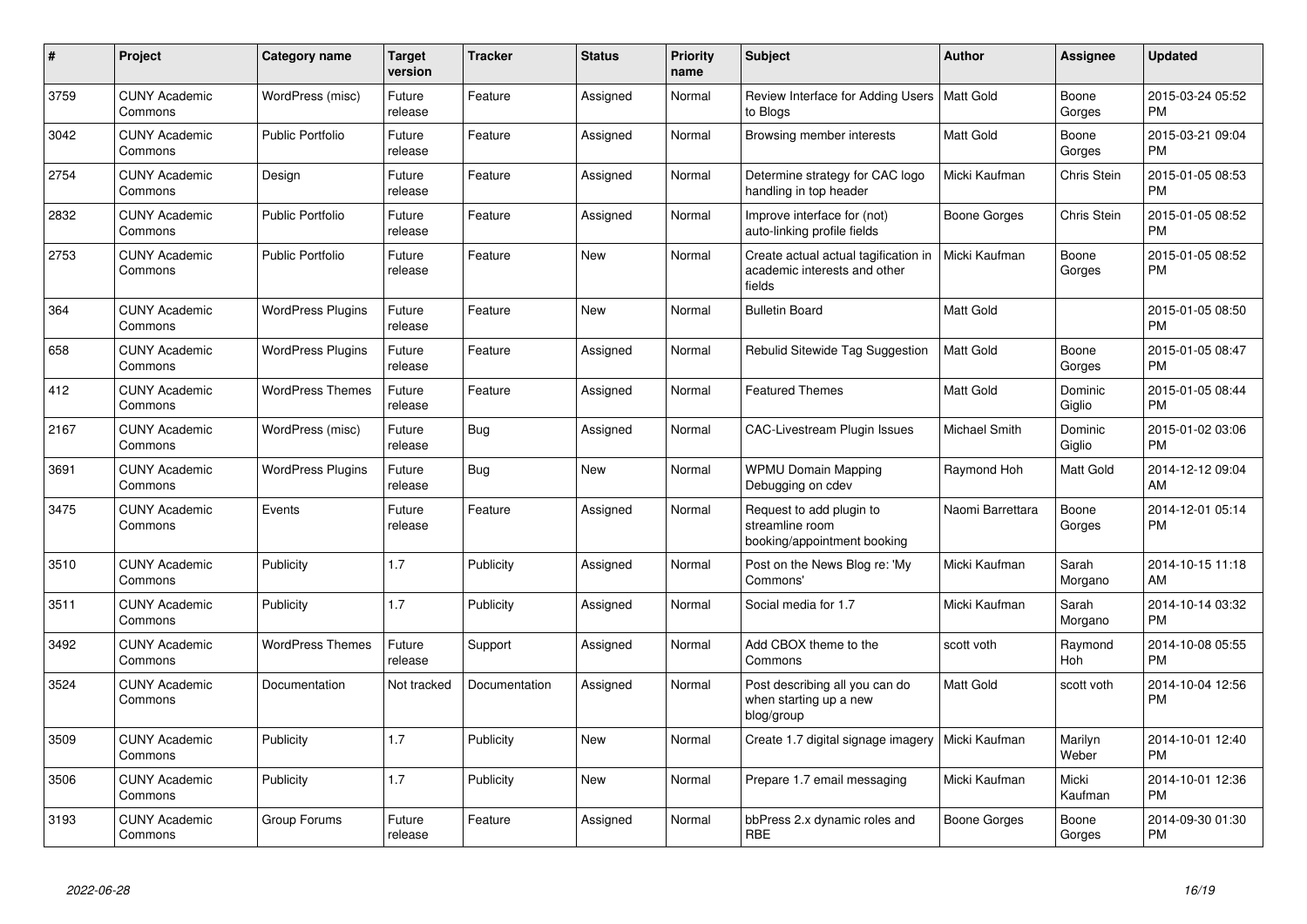| #     | Project                         | <b>Category name</b>       | <b>Target</b><br>version | <b>Tracker</b> | <b>Status</b>        | <b>Priority</b><br>name | <b>Subject</b>                                                        | Author              | <b>Assignee</b>     | <b>Updated</b>                |
|-------|---------------------------------|----------------------------|--------------------------|----------------|----------------------|-------------------------|-----------------------------------------------------------------------|---------------------|---------------------|-------------------------------|
| 3458  | <b>CUNY Academic</b><br>Commons | Groups (misc)              | Future<br>release        | Feature        | Assigned             | Normal                  | Filter Members of Group by<br>Campus                                  | Michael Smith       | Samantha<br>Raddatz | 2014-09-26 08:32<br>PM        |
| 3330  | <b>CUNY Academic</b><br>Commons | My Commons                 | Future<br>release        | Feature        | Assigned             | Normal                  | "Commons Information" tool                                            | <b>Boone Gorges</b> | Chris Stein         | 2014-09-22 08:46<br><b>PM</b> |
| 3419  | <b>CUNY Academic</b><br>Commons | Group Invitations          | 1.6.14                   | <b>Bug</b>     | Testing<br>Required  | Normal                  | Neatening the display of<br>messages on group requests                | <b>Matt Gold</b>    | Boone<br>Gorges     | 2014-09-01 09:29<br><b>PM</b> |
| 3220  | <b>CUNY Academic</b><br>Commons | <b>Public Portfolio</b>    | Future<br>release        | Feature        | Assigned             | Normal                  | Add indent/outdent option to<br>Formatting Buttons on Profile<br>Page | <b>Matt Gold</b>    | Boone<br>Gorges     | 2014-05-21 10:39<br>PM        |
| 1888  | <b>CUNY Academic</b><br>Commons | Home Page                  | Future<br>release        | Feature        | Assigned             | Normal                  | Refactor BP MPO Activity Filter to<br>support proper pagination       | Sarah Morgano       | Boone<br>Gorges     | 2014-05-01 07:11<br>PM        |
| 860   | <b>CUNY Academic</b><br>Commons | Design                     | Future<br>release        | Design/UX      | Assigned             | Normal                  | <b>Standardize Button Treatment</b><br>Across the Commons             | Chris Stein         | Chris Stein         | 2014-05-01 09:45<br>AM        |
| 2571  | <b>NYCDH Community</b><br>Site  |                            |                          | Feature        | Assigned             | Normal                  | Add Google custom search box to<br>homepage                           | <b>Mark Newton</b>  | Raymond<br>Hoh      | 2013-05-18 07:49<br><b>PM</b> |
| 2574  | <b>NYCDH Community</b><br>Site  |                            |                          | Feature        | Assigned             | Normal                  | Add Way to Upload Files to<br>Groups                                  | <b>Mark Newton</b>  | Raymond<br>Hoh      | 2013-05-18 07:46<br><b>PM</b> |
| 2573  | <b>NYCDH Community</b><br>Site  |                            |                          | Feature        | Reporter<br>Feedback | Normal                  | Add dh_nyc twitter list feed to site                                  | <b>Mark Newton</b>  | Matt Gold           | 2013-05-16 11:42<br>PM        |
| 1508  | <b>CUNY Academic</b><br>Commons | WordPress (misc)           | Future<br>release        | Feature        | Assigned             | Normal                  | Share login cookies across<br>mapped domains                          | <b>Boone Gorges</b> | Boone<br>Gorges     | 2012-07-02 12:12<br><b>PM</b> |
| 599   | <b>CUNY Academic</b><br>Commons | BuddyPress (misc)          | Future<br>release        | Feature        | Assigned             | Normal                  | Consider adding rating plugins for<br><b>BuddyPress/BBPress</b>       | Matt Gold           | Boone<br>Gorges     | 2011-08-22 06:50<br><b>PM</b> |
| 585   | <b>CUNY Academic</b><br>Commons | Group Forums               | Future<br>release        | Feature        | Assigned             | Normal                  | Merge Forum Topics                                                    | Sarah Morgano       | Boone<br>Gorges     | 2011-07-06 04:11<br><b>PM</b> |
| 635   | <b>CUNY Academic</b><br>Commons | BuddyPress (misc)          | Future<br>release        | Feature        | Assigned             | Normal                  | Big Blue Button -<br>Videoconferencing in Groups and<br>Blogs         | Matt Gold           | Boone<br>Gorges     | 2011-03-14 03:24<br><b>PM</b> |
| 500   | <b>CUNY Academic</b><br>Commons | BuddyPress (misc)          | Future<br>release        | Feature        | Assigned             | Normal                  | Export Group Data                                                     | Matt Gold           | Boone<br>Gorges     | 2010-12-19 12:09<br><b>PM</b> |
| 435   | <b>CUNY Academic</b><br>Commons | BuddyPress (misc)          | Future<br>release        | Feature        | Assigned             | Normal                  | Include Avatar Images in Forum<br><b>Post Notification Emails</b>     | Matt Gold           | Boone<br>Gorges     | 2010-12-08 12:40<br>PM        |
| 377   | <b>CUNY Academic</b><br>Commons | BuddyPress (misc)          | Future<br>release        | Feature        | Assigned             | Normal                  | Like buttons                                                          | Matt Gold           | Boone<br>Gorges     | 2010-11-16 05:13<br>PM        |
| 13912 | <b>CUNY Academic</b><br>Commons |                            | Not tracked              | Feature        | Hold                 | Low                     | posting "missed schedule"                                             | Marilyn Weber       |                     | 2021-02-23 10:46<br>AM        |
| 11971 | <b>CUNY Academic</b><br>Commons | <b>Email Notifications</b> | Future<br>release        | Bug            | Reporter<br>Feedback | Low                     | Pictures obscured in emailed post<br>notifications                    | Marilyn Weber       | Raymond<br>Hoh      | 2019-11-21 01:14<br><b>PM</b> |
| 5050  | <b>CUNY Academic</b><br>Commons | Social Paper               | Future<br>release        | Feature        | New                  | Low                     | Making comments visible in SP<br>editing mode (SP suggestion #1)      | Marilyn Weber       | Samantha<br>Raddatz | 2019-09-17 11:10<br><b>PM</b> |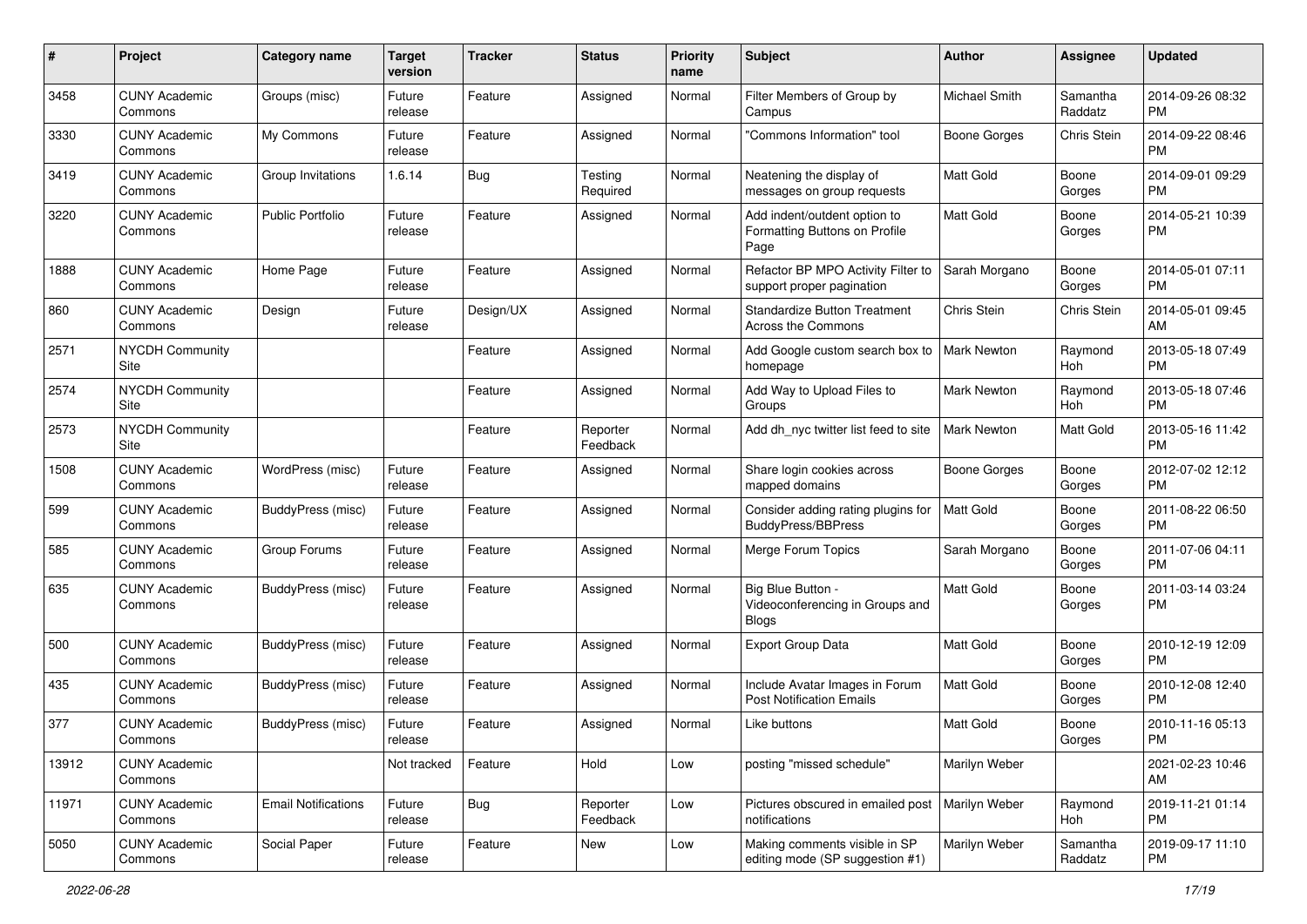| #    | Project                         | <b>Category name</b>     | <b>Target</b><br>version | <b>Tracker</b> | <b>Status</b>        | <b>Priority</b><br>name | Subject                                                                                                                                               | Author                  | <b>Assignee</b>     | <b>Updated</b>                |
|------|---------------------------------|--------------------------|--------------------------|----------------|----------------------|-------------------------|-------------------------------------------------------------------------------------------------------------------------------------------------------|-------------------------|---------------------|-------------------------------|
| 5016 | <b>CUNY Academic</b><br>Commons | Events                   | Future<br>release        | Feature        | Assigned             | Low                     | Allow comments to be posted on<br>events                                                                                                              | <b>Matt Gold</b>        | Raymond<br>Hoh      | 2019-03-01 02:23<br><b>PM</b> |
| 3615 | <b>CUNY Academic</b><br>Commons | Redmine                  | Not tracked              | Feature        | New                  | Low                     | Create Redmine issues via email                                                                                                                       | Dominic Giglio          | Boone<br>Gorges     | 2017-11-16 11:36<br>AM        |
| 8498 | <b>CUNY Academic</b><br>Commons | <b>WordPress Plugins</b> | Future<br>release        | Feature        | New                  | Low                     | <b>Gravity Forms Email Users</b>                                                                                                                      | Raffi<br>Khatchadourian | <b>Matt Gold</b>    | 2017-10-13 12:58<br><b>PM</b> |
| 8675 | <b>CUNY Academic</b><br>Commons | <b>User Onboarding</b>   | Future<br>release        | Bug            | Reporter<br>Feedback | Low                     | Add new User search screen calls<br>for the input of email address but<br>doesn't work with one                                                       | Paul Hebert             | Boone<br>Gorges     | 2017-10-11 11:17<br>AM        |
| 6356 | <b>CUNY Academic</b><br>Commons | <b>WordPress Plugins</b> | Future<br>release        | Bug            | Reporter<br>Feedback | Low                     | Should Subscribe2 be<br>deprecated?                                                                                                                   | Luke Waltzer            |                     | 2017-03-20 12:20<br><b>PM</b> |
| 6749 | <b>CUNY Academic</b><br>Commons | Events                   | Future<br>release        | <b>Bug</b>     | New                  | Low                     | BPEO iCal request can trigger<br>very large number of DB queries                                                                                      | Boone Gorges            | Raymond<br>Hoh      | 2016-11-15 10:09<br><b>PM</b> |
| 1423 | <b>CUNY Academic</b><br>Commons | BuddyPress (misc)        | Future<br>release        | Feature        | Assigned             | Low                     | Show an avatar for pingback<br>comment activity items                                                                                                 | <b>Boone Gorges</b>     | <b>Tahir Butt</b>   | 2016-10-24 12:03<br><b>PM</b> |
| 6392 | <b>CUNY Academic</b><br>Commons | Group Forums             | Future<br>release        | Design/UX      | Assigned             | Low                     | Composition/Preview Panes in<br>Forum Posts                                                                                                           | Luke Waltzer            | Paige Dupont        | 2016-10-21 04:26<br><b>PM</b> |
| 6389 | <b>CUNY Academic</b><br>Commons | <b>BuddyPress Docs</b>   | Future<br>release        | Feature        | <b>New</b>           | Low                     | Make Discussion Area Visible<br>When Editing a Doc                                                                                                    | Luke Waltzer            | Boone<br>Gorges     | 2016-10-21 04:16<br><b>PM</b> |
| 1417 | <b>CUNY Academic</b><br>Commons | <b>BuddyPress Docs</b>   | Future<br>release        | Feature        | Assigned             | Low                     | Bulk actions for BuddyPress Docs                                                                                                                      | <b>Boone Gorges</b>     | Boone<br>Gorges     | 2016-10-17 10:41<br><b>PM</b> |
| 5053 | <b>CUNY Academic</b><br>Commons | Social Paper             | Future<br>release        | Feature        | <b>New</b>           | Low                     | Scrollable menu to add readers<br>(SP suggestion #4)                                                                                                  | Marilyn Weber           | Samantha<br>Raddatz | 2016-04-21 05:21<br><b>PM</b> |
| 5058 | <b>CUNY Academic</b><br>Commons | Social Paper             | Future<br>release        | Feature        | <b>New</b>           | Low                     | Can there be a clearer signal that<br>even when comments have<br>already been made you add<br>comments by clicking on the side?<br>(SP suggestion #5) | Marilyn Weber           | Samantha<br>Raddatz | 2016-02-11 10:24<br><b>PM</b> |
| 5052 | <b>CUNY Academic</b><br>Commons | Social Paper             | Future<br>release        | Feature        | <b>New</b>           | Low                     | Sentence by sentence or line by<br>line comments (SP suggestion #3)                                                                                   | Marilyn Weber           | Boone<br>Gorges     | 2016-02-11 10:24<br><b>PM</b> |
| 1167 | <b>CUNY Academic</b><br>Commons | <b>Email Invitations</b> | Future<br>release        | Feature        | New                  | Low                     | Allow email invitations to be<br>resent                                                                                                               | <b>Boone Gorges</b>     | Boone<br>Gorges     | 2015-11-12 12:53<br>AM        |
| 2610 | <b>CUNY Academic</b><br>Commons | Group Invitations        | Future<br>release        | Feature        | Assigned             | Low                     | Request: Custom invitation<br>message to group invites                                                                                                | local admin             | Boone<br>Gorges     | 2015-11-09 06:13<br><b>PM</b> |
| 2325 | <b>CUNY Academic</b><br>Commons | BuddyPress (misc)        | Future<br>release        | Feature        | Assigned             | Low                     | Profile should have separate<br>fields for first/last names                                                                                           | local admin             | Boone<br>Gorges     | 2015-11-09 06:09<br><b>PM</b> |
| 2013 | <b>CUNY Academic</b><br>Commons | Public Portfolio         | Future<br>release        | Feature        | Assigned             | Low                     | Have Profile Privacy Options<br>show up only for filled-in fields                                                                                     | Matt Gold               | Boone<br>Gorges     | 2015-11-09 06:09<br><b>PM</b> |
| 1165 | <b>CUNY Academic</b><br>Commons | <b>Email Invitations</b> | Future<br>release        | Feature        | Assigned             | Low                     | Allow saved lists of invitees under<br>Send Invites                                                                                                   | <b>Boone Gorges</b>     | Boone<br>Gorges     | 2015-11-09 06:03<br><b>PM</b> |